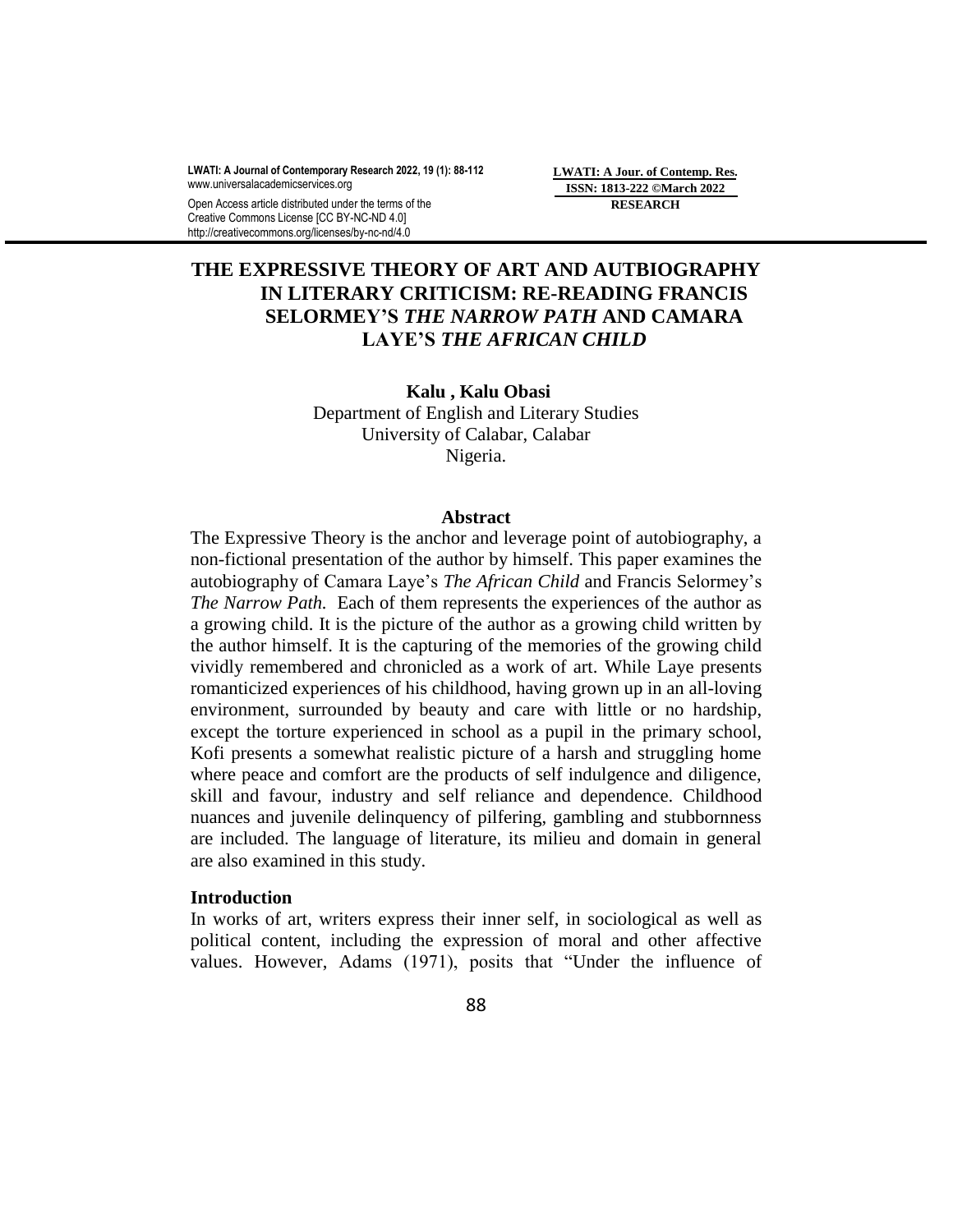**LWATI: A Jour. of Contemp. Res. ISSN: 1813-222 ©March 2022 RESEARCH**

phenomenology, some European critics have seen the work of art as a means by which the readers consciousness and the authors become intersubjectively "one" (6).

Autobiography or biographical novels or works of art express romantic orientation which evolved from "a radical epistemological change that took place in the later part of eighteenth century", (Adams,2). The Theory of Expressionism regards art as being the expression of the author himself, his experiences, temperaments and others nuances. but according to Adams, "the question of whether the poet expresses general or particular truth becomes associated with the romantic period with a popular distinction between allegory and symbolism" (2). It was of primary importance to recognize the poem than the author. But the shift in emphasis has made it become important to place the subject of the author above that of his creation, the poem. Eko posits that; " . . . the novel as well as drama genres are used as modes through which individuals and their varied experiences are examined and explored" (5). Exceptional works at times exhibit the personal experience of the writer, this therefore implies that every fiction is in part autobiographic and expressionist. Here the temperament of the writer is poured out either as cultural advice or comment.

For instance, Amadi"s narrative stem mostly from his childhood experience. George Nyamndi in Eko 1991 Amadi declares that "For the first twelve years of my life I lived either in my village Aluu or in the adjoining village with the same cultural background" (12). It is on this basis that Eustace Palmer explains what students told him about Amadi"s literary work when he says:

> Many students who frankly admitted that of all the African novel they have read, the concubine (and by extension the trilogy) was the only one they could respond to fully, because it represented an almost exact copy of the village life as they knew it( $12$ ). (Quoted from Eko, 1991).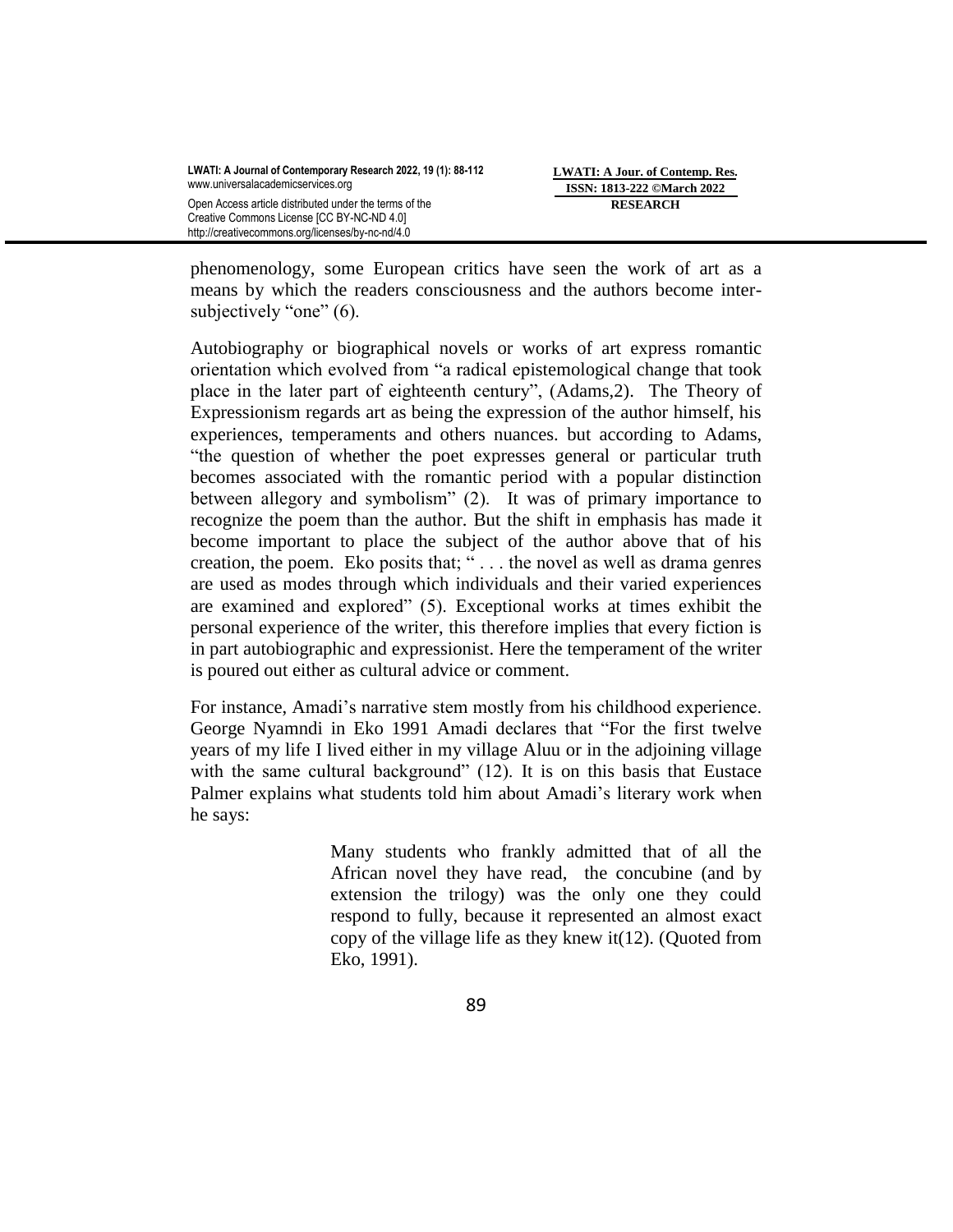Amadi"s posits that "aspect of me can be seen in characters like Ekwueme, Ikechi, Olumati and Dansuku" (Eko:21) .

A literary writer pours out his life experiences life experiences built in fiction or non-fiction, he assumes the role of an extra- ordinary story teller, away from the actions but which actions he imbues the each character he creates to perform his thoughts and actions. in autobiography he also assumes another mode which presents him as the discussant, telling stories about himself from childhood to maturity.

Autobiography is captured in the Expressive Theory of art. This Theory came into lime light as writer began to emphasize the presence of the writer in the contemplation of literary work. the theory emphasizes that "Every work of art is the expression of the inner being of the writer" (Hazard Adams : 2). This view came into existence with the shift of emphasis to the subject, thus, the work became less valued in terms of what it represents or copied than what it expressed of the writer. in this theory, the individual or the particular is considered in preference to the general. One general problem of this approach to literary work is the issues of the truth value, originality and sincerity of the author and the work.

Literature is about the expression of actions, events and passions within society and milieu. It calls for the use of memories, thought and the psychology of the writer to be able to put things together and for the purpose for achieving variety of thought and purpose. This is anchored by Eko when she describes Amadi"s articulation and artistry that:

> With credible smoothness, Amadi takes the reader from the world of wakefulness and concrete plans into a world of sleep and dreams, where the conscious and the subconscious, where the real and the supernatural, where ancestors and spirits interact freely, (86).

Literary works are conceived in language born of narrative. It is this language that dictates the tones of action just like the drum beats dictates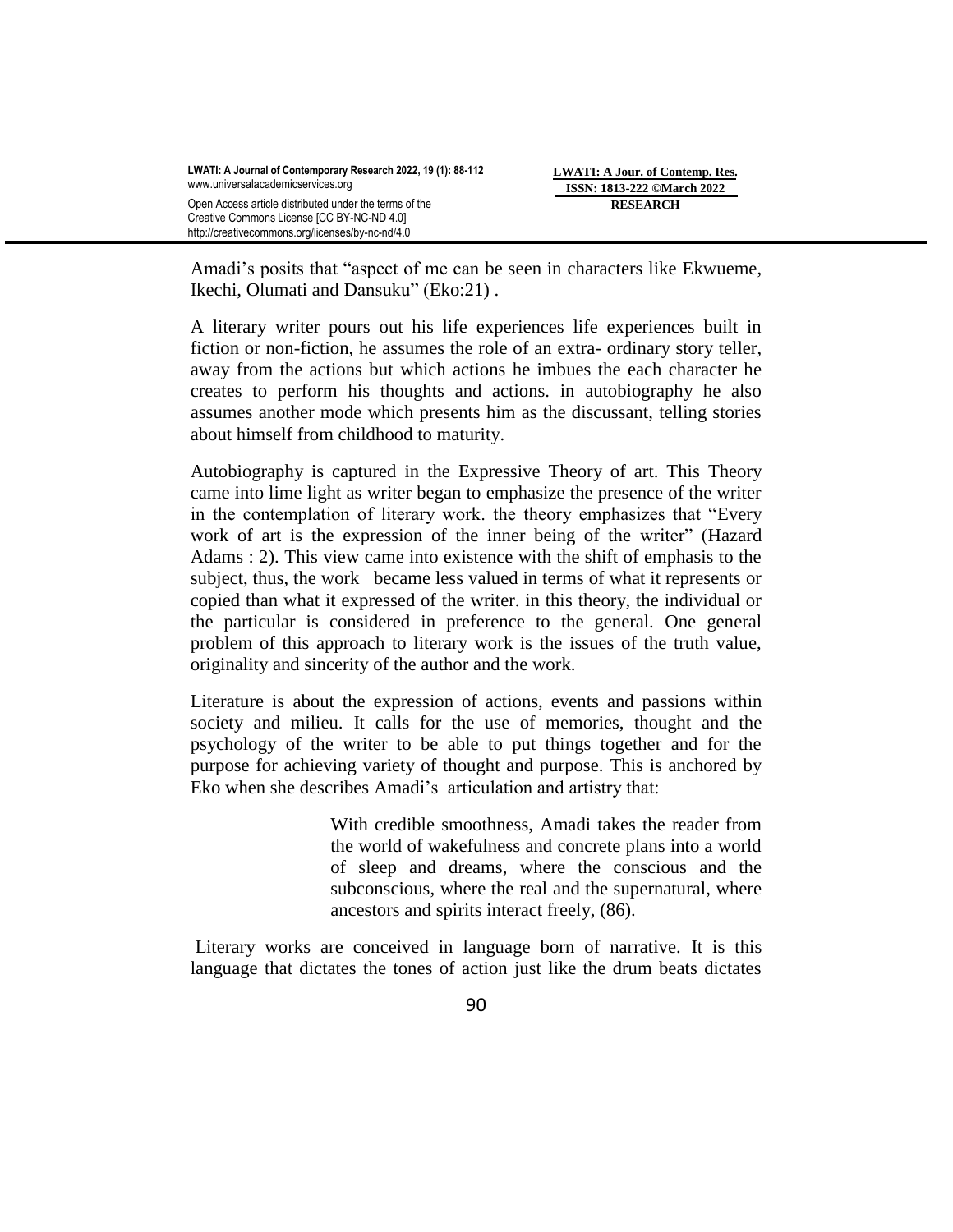the tone of the dance. Akwanya has said that "every literary form is the site of encounter with language; every literary work is an encounter with language" (4). Thus in this regards, it earnestly helps in forming the perception of the reader. Having this at the tip of our fingers, we are careful to remember Walter Benjamin's 1968/73, statement and view that "Over time the tenor and significance of great works of literature undergo a complete transformation; because language itself is constantly undergoing transformation"(73). What a reader derives as meaning of any piece of writing is by the fabrics that hem tight the internal structure of the work, and that is language in action, and not otherwise, in relation to the messages and values attained, conceived and deciphered by the reader. According to Barthes (1977), "Literature is the form of writing in which only language speaks and not me" (143). In literature, language is personalized. Literature is the form of art in which language sheds off the skin of communicative function and assumes the personality of the work itself by a dialogic relationship. Literature thus is built up in the dialogue and the transformation.

A literary work is conceived at least in the atmosphere of reality, the subject matter and the other elements with which it operates and functions. Hence to give life to this position Emmanuel Ngara posits that:

> A perfect work of art is synthesis of reality, subject matter, theme, views, attitude and ideals on the one hand, and narrative structure, character and linguistic format on the other … is not only what is represented but also how it is presented (29).

The approach adopted by a writer speaks volumes of their work. The structure of the work, its rendition in alignment with the characters milieu, time and space proclaim the well -formedness of that piece of work. A writer should be able, in an autobiographical novel, touch the essential parts of his society, hinting on religion, culture and his personal traits which excludes him from others. a writer should be able to choose an aspect of his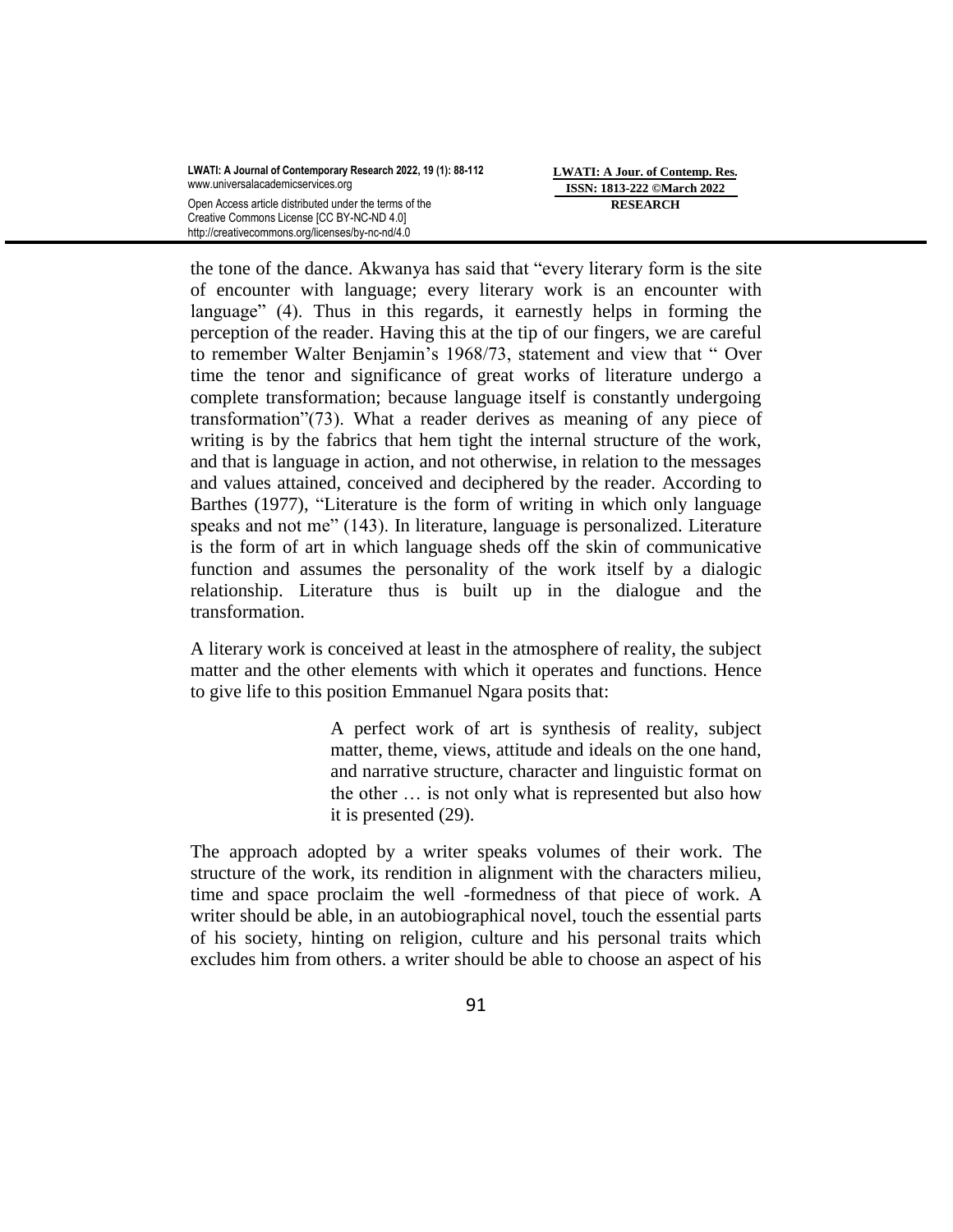culture and with gusto, do a viscera of the society revealing the way of life of the inhabitants of the particular society. The particular things about him and his society are revealed in his work.

Creative writers evolve strategies and methods that will enhance the rendition of their thought into actions and words. Plotinus in Adams (1971) posits that:

> The beauty of the artist's creation lies not in any physical object that it copies or matter it shapes, but in what the artist imposes on his materials. In the imposition, the artist turns his materials into something other than what they were, makes them into a new form: this attainment comes from within the artist, who is capable of adding where nature is lacking  $(105)$ .

The expression of self in the work of art is an age long phenomenon. It is the articulation of the special aspects of the life of a writer, taking into consideration every aspect of human activities, from the age of primary experience to adulthood. The artist thus becomes the creator of "vehicle of valuables"(105). The exasperation and aspiration of the artist is to ensure that he creates a world of beauty in his artistic expression.

## The Narrow *Path*

*The Narrow Path* is Francis Selormey"s first auto biographical novel published in 1966, as his first novel. Selormey in *The Narrow Path* presents an autobiographical note. The story here contrasts immensely from Laye`s romantic presentation of his childhood experiences as a growing child. Layers story, however, is situated in Guinea, while Selormey`s realistic presentation is located in Ghana. He presents his background as evolving from a traditional African society where most of the inhabitants are formers. His evolution is from the home of a wealthy farmer, a fisherman, his grandfather. His grandfather was an experienced fisherman who his knowledge of the weather constitution exposes him to a measured of harvest from the fishing expedition. He narrates: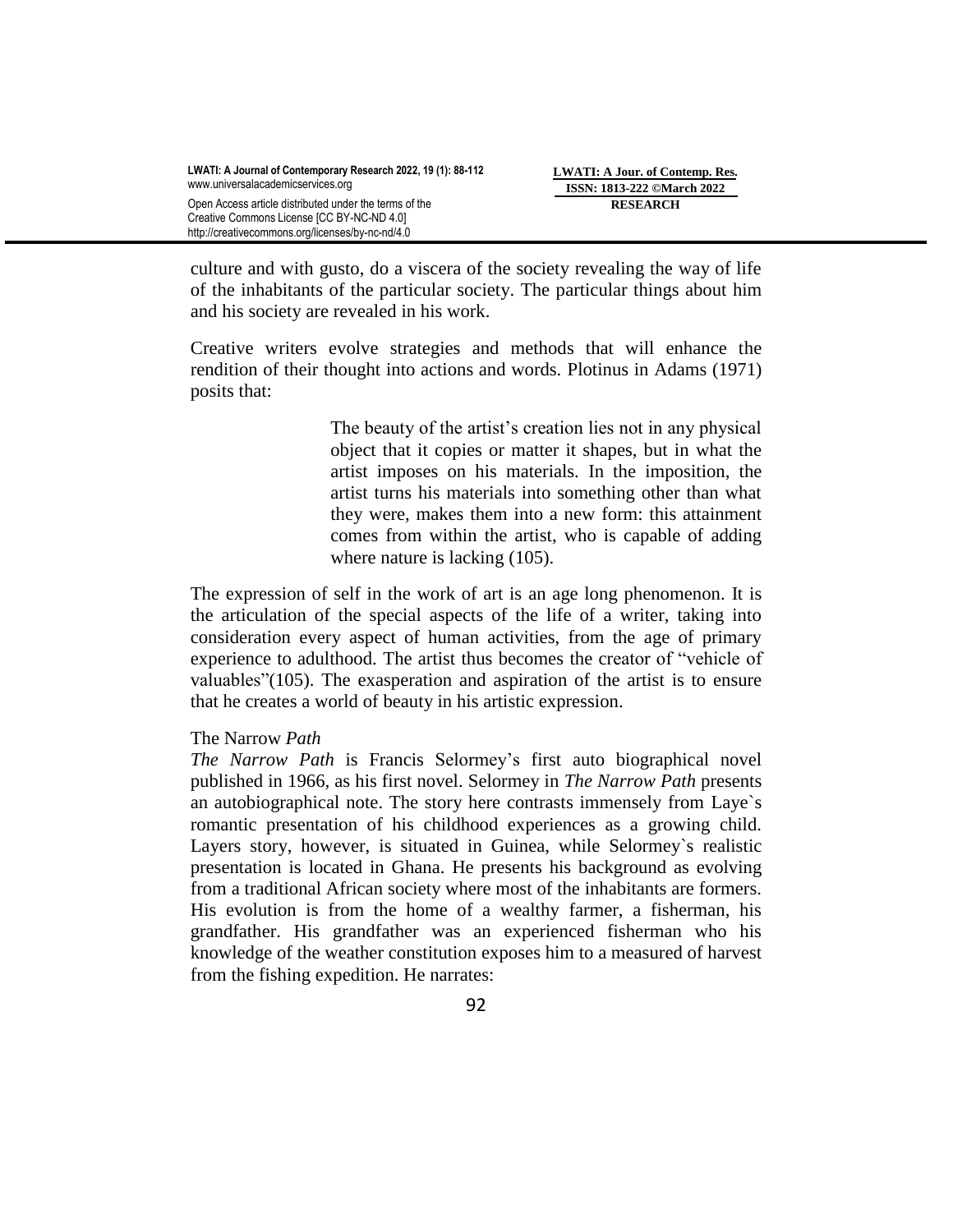**LWATI: A Jour. of Contemp. Res. ISSN: 1813-222 ©March 2022 RESEARCH**

My grandfather, Agbefia, was a wealthy fisherman. He owned four large drag-nets and three fishing boats. He did not employ people, but he was the head of a fishing company…..many of his company slept on the beach and when he had made his decision he would wake them, and give them instructions before he returned to his house. $(1)$ .

His grandfather is a recognized personality in his community. He was the Chief"s linguist and speaker and speaks for the Chief on every important functions that needed his presence. His grandmother is not as inspiring as his grandfather. She is short built and fat, like a drinking pot. He says "my grandmother on the other hands was awe inspiring. She was short and fat, her skin colour was that of bronze; she laughed easily and she did her best to shield me and all the children of the house from the troubles that came our way" (2). She was nicknamed "Mamadze" which means "grandmother because of her colour. She was an albino. His grandfather is a polygamous man with eight wives, initially, but reduced to six wives as the other two were unfaithful and unsatisfactory, and sent away. His grandfather had twenty five children. His grandmother was his grandfather"s favourite and he lived with her in his separate house, away from the common family compound until he died. Yakuvi, his grandmother was so dear to his father that he married her the second time in Christian marriage...

Kofi gives the education background of his father, Nani. He is the fourth child of his grandmother and the first in his community to go to school. He was excellent in scholarship and was among the few selected for further studies in the whole country Ghana. His father was a good disciplinarian who never spared the cane on his children for any act of misbehavior .Selormey"s father Nani got married to Edzi after the traditional and usual disagreement of the two families. The pregnancy of the wife and the troubles attendant on it gave him and the wife sleepless nights. This was so much that he hit a young girl hawking fried plantain with his bicycle and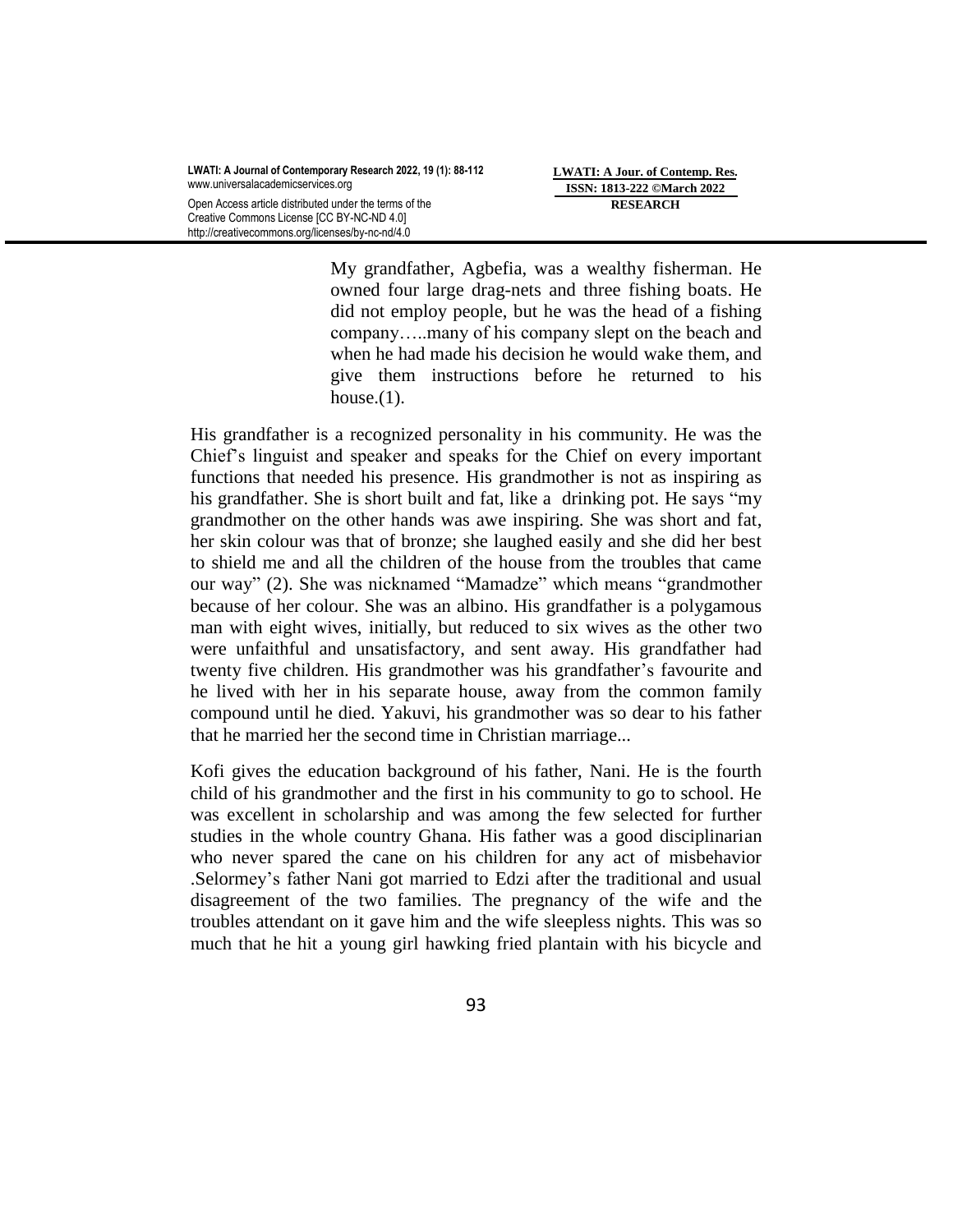even walked away without showing any concern. To his embarrassment the people who gathered in the scene mocked at him that:

> Look at him: a teacher, an educated man who thinks he is Better than us; but he cannot look where he is going. He has Learned many strange things but he has forgotten to be calm and careful. (6).

He is criticized for having no common sense but just the knowledge to read and write.

Kofi informs the reader that Nani his father is a devout Christian but his mother in law is not and she believes in traditional divination. She consults a fetish priest against the wish of Nani to find out if the wife was alive when she fell into a coma. She believes in the power of the gods to divine the state of the daughter pressed with pregnancy. As the fetish priest arrives he declares' " all would be well"(10). He advises upon seeing the severity of the situation that, "she will be taken to Lome without delay" (10). At Lome Edzi is taken to a renowned fetish shrine where she is bathed in cool water with mosquito larvae and a white fowl used as sponge. After two days, she regains consciousness and becomes better. At labour she is taken to a French hospital where she is delivered of a bouncing baby body after the difficult labour. Nani is happy and demands the immediate return of his wife and new baby to Zomayi from Lome. The anxiety of seeing his wife and new baby makes him moves to Lome to see and return with them. The child is baptized and given a Christian name.

Their belief in superstition makes them assume every little incident that happens to them to be caused by the evil spirits. The sickness of Kofi is so adjudged and some rituals are performed and he becomes well. Kofi"s ill health signals fear in both his mother and grandmother. This makes the mother seek the help of a fetish priest two miles away from Lome. He narrates: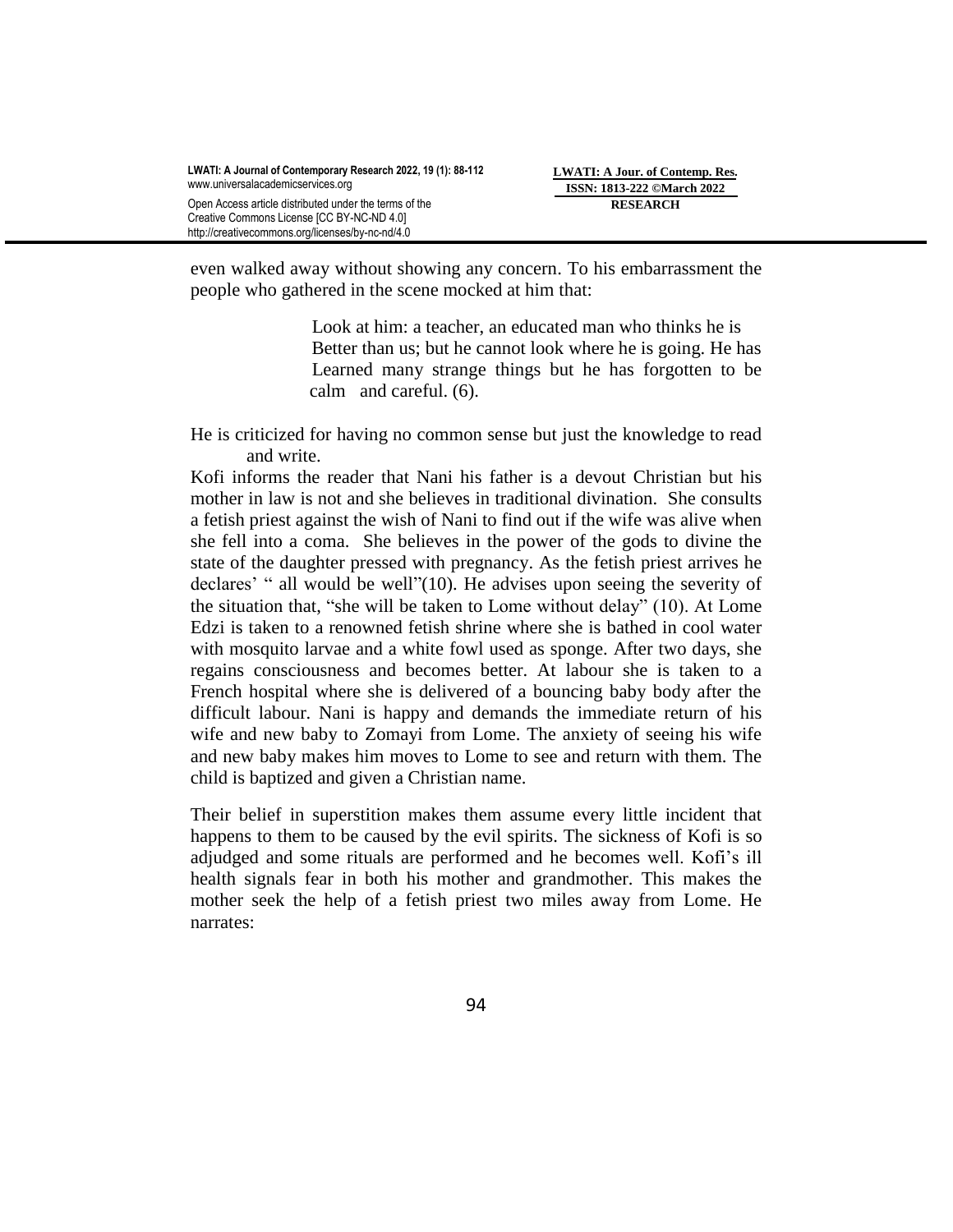.... On her mother's advice, Edzi puts the baby in a large calabash basin and covered him up with the lid. She then took the dish upon her head, then set out for a fetish shrine two and a half miles away (12).

The visit to the shrine proves effective as the baby is revived by the power in the shrine .This bring joy and life to the almost dying mother. As Edzi arrives the shrine, the priest picks up the calabash and takes it to the secret room of the shrine and informs Edzi that "to the inner room of the shrine, where I alone may go". . .. A witch has taken his life from him and I am taking him to my god to beg his life back for him again" (13) and as the lad revives, the fetish priest advices the mother thus:

> Keep the child wrapped in white cloth or wearing white dresses. Feed him only at your breast. Sleep in a room with the windows open, and before each window put a dish of palm oil. And then all the witches and wizards travelling about at night, who might wish to take the life of the child will drink the oil and be satisfied. And so will not enter the room to drink the child's blood (13-14).

The recurring feverish condition ceased when Edzi announced round the entire town to the witches and wizards that there should leave sucking his child"s blood. Among Africans the belief in superstition is real, particularly the presence of witches and wizards. According to Mbiti J.S.

> some societies see evil as originating from or associated with spiritual being other than God. There are. . .people who regard death, epidemics, and others major calamities as divinities or as caused by divinities. . .(6).

Hence Edzi and her mother strongly belief in fetish practice and mystery such that anything unimaginable which confronts them warrants the visit the fetish shrine and the ritual of the fetish priest performed. Kofi is introduced into school at a very tender age of four years. He is excellently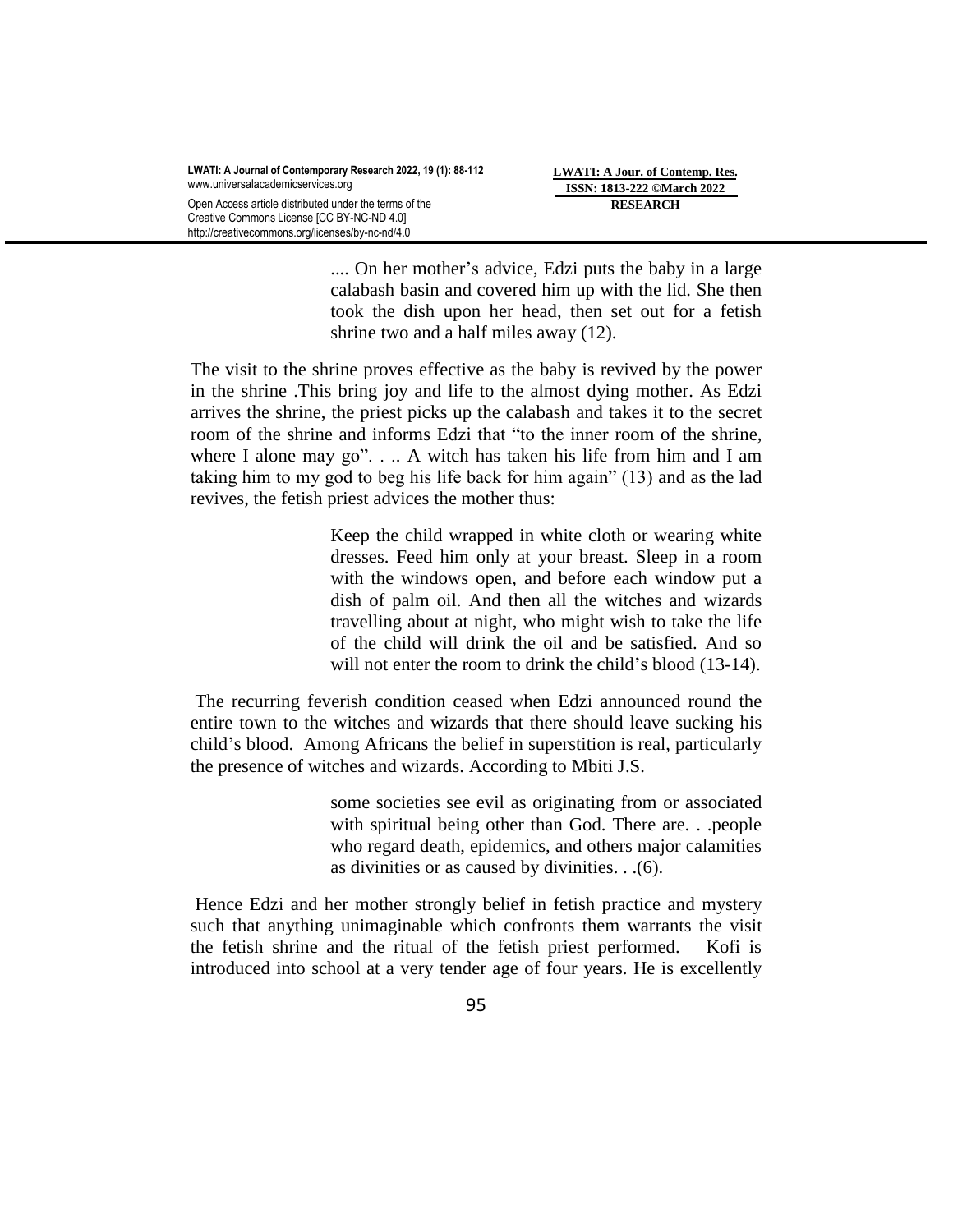dressed in shoes and good looking clothing to the admiration of people around. Kofi does not mince words to narrate the misunderstanding that exist between his parents. His father does not spare the rod for Kofi any time he does something displeasing to the father. This act of flogging him usually results in quarrels between the parents. Kofi narrate that he deliberately provokes the quarrel and enjoys it. The anger generated in the father as the mother taunt him over causing pain on Kofi usually end in the father beating up the mother.

The family is a Christian family that was regular to church and other church activities. In church women sat separately from the men. Member of my family featured prominently in various church activities. Nani, my father was an interpreter of the sermon in the local dialect while my mother fears my father being in the choir practice because of a figure – Helen. Kofi also gives the impression of the fish farming activities which involves many company apart from the companies of his grandfather. He narrates the situation thus:

> On Saturday I became an grandchild of a fisherman . . .after breakfast we went onto the beach. This was the great moment of my week. . .the golden beach littered with coconut branches, rejected fish and all the odds and ends belonging to boats and fishermen (24-25).

This is an exciting experience which is enjoyed by children from the farming lot. As a child the joy of watching this activity was great and enjoyable. His father helped other companies where his friend work and he is usually appreciated with fishes. The gift came from the catch which fishermen in the shallow sea, and the edge of the shore fishermen pull from their net"(25). He narrates that "as each catch landed on the beach, all those who had helped were given some fish, more or less according to the size of the catch, by the master of the company" $(25)$ . As the guard of the fish given to my father by the various company he helped, he learns to exchange fish for food from the food peddlers in the beach. Kofi present himself as being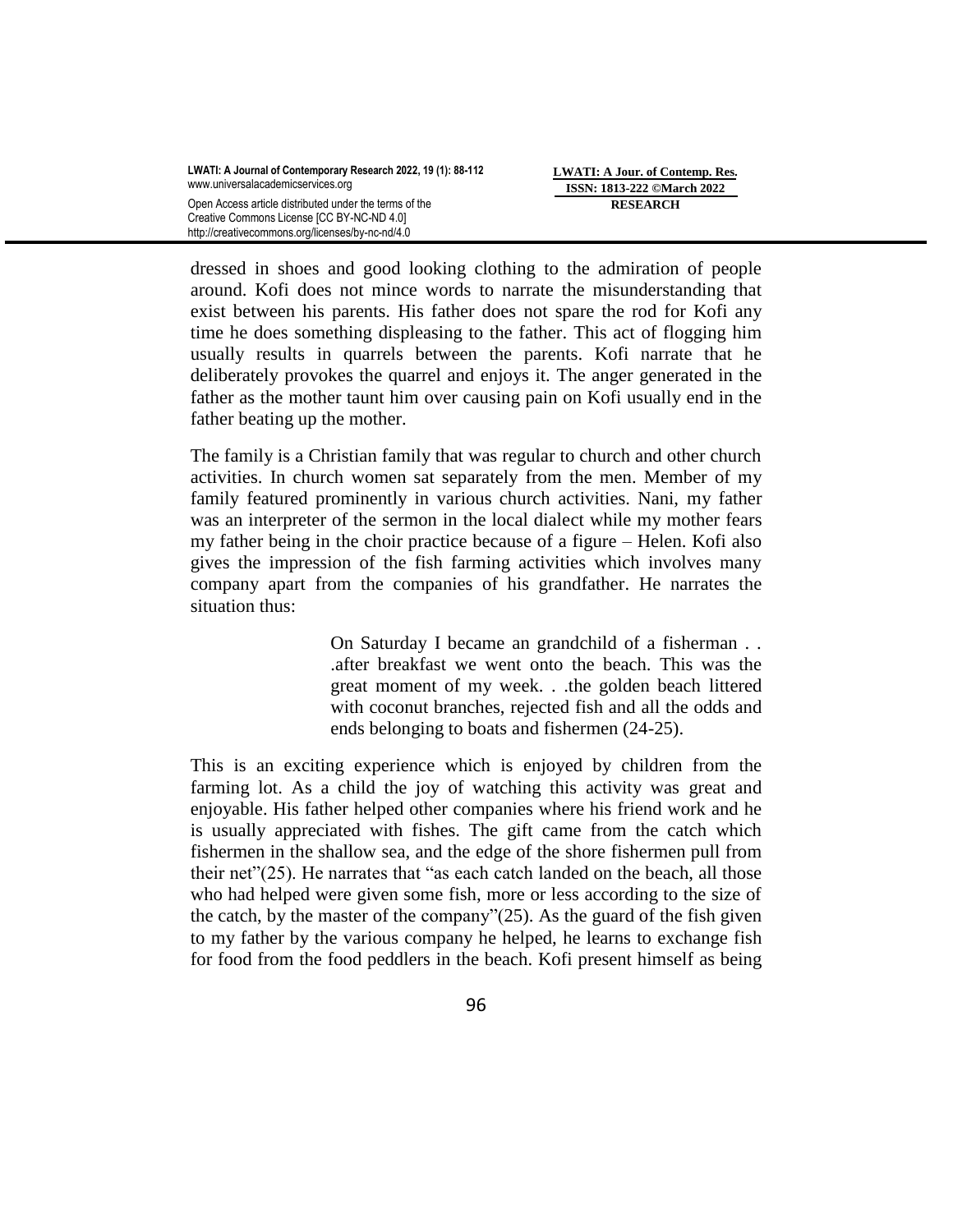naughty and causing troubles between his mother and father. He exchanges fish, given to his father as gift, for food and lies that he "sent them to his grandmother"(27). He gambles with his school fees and tell lies to his father when he returned home and to get a refill from his father. All these are childhood nuances which only a diligent and honest child exceptionally avoids. When his discrepancy of fish pilfering is discovered, he is kindly saved by his paternal grandmother who then gives some pieces of fish to his father as compensation for the used up fish.

Kofi narrates sequentially the birth of his younger ones, the care given to them and his own responsibility at each growing stage of his life. There is the belief in the existence of the ancestors who are the guiding spirit of the trade of his people, particularly his kindred who are blacksmiths, they belief in the benevolence of the guiding spirit who is usually appealed to and appeased with financial token put in the ancient mud hut, believed to be the habitat of the ancestors.

Kofi's narration is not without the introduction of the concept of witchcraft. Africans have a strong belief in witchcraft such that whatever befalls an African or an African youth will be attributed to witchcraft. When Kofi becomes sick, he declares that " some witchcraft or wizard were trying to steal my life from me"(71). In this kind of understanding a sick child is usually taken to a herbalist or "native doctor" where some incantations and rituals are performed to recover the health of the sick child or individual. Kofi is subjected to this kind of treatment when it was believed that he was being attacked by witchcraft. Kofi is not romantic about the relationship between his parents. He presents his father as a man whose stern attitude is commanding and dreadful and defies daring. Kofi"s father does not spare his anger even on his mother, the wife. He lashes at her when he sees reason and cause to do so. When Kofi is just recovering from sickness, and the mother in an attempt to give him a bath, allows him to fall, his father lash out at her. He says: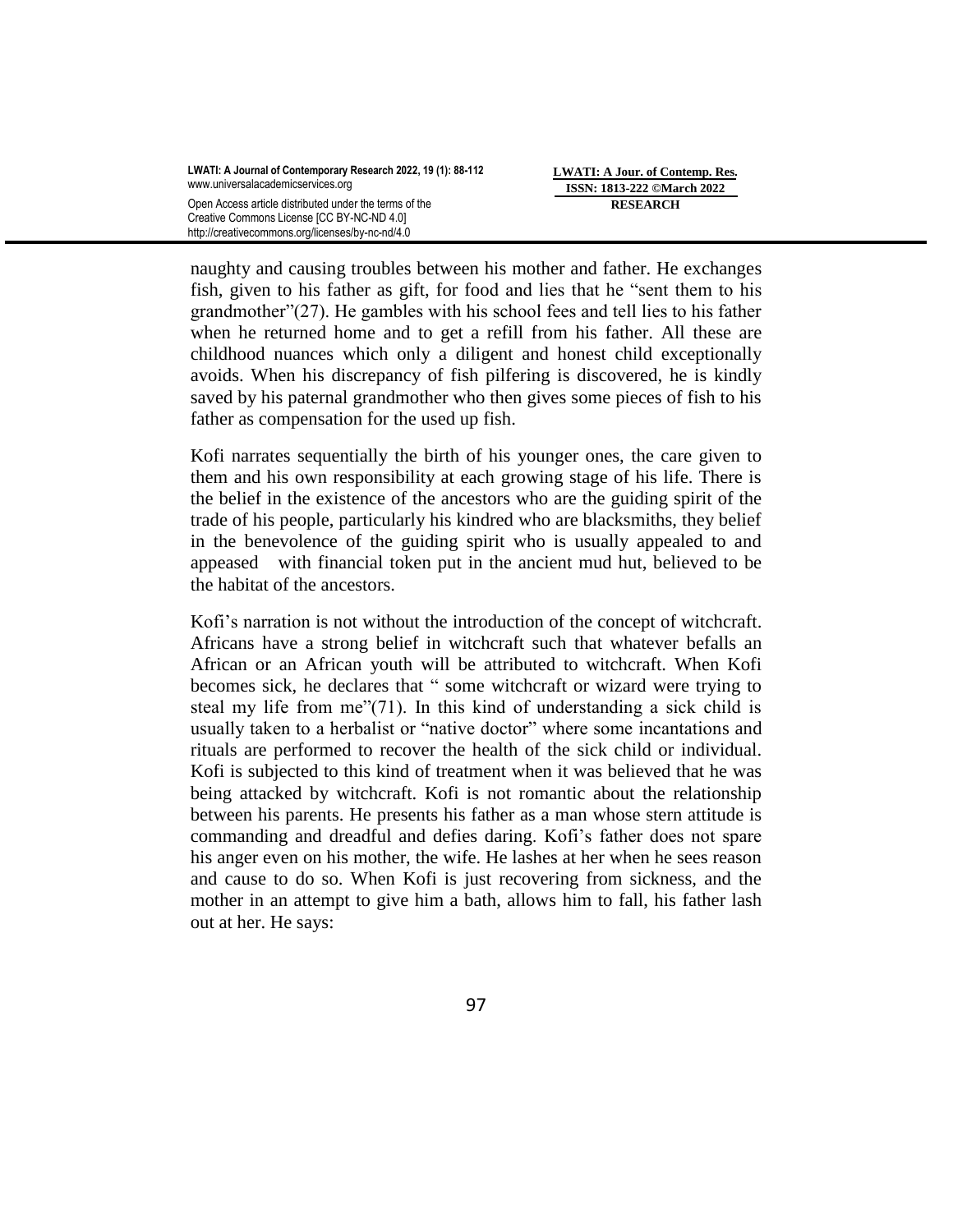You are very stupid . . . look at the poor child on the ground. This is the boy who cost us so much money and so many sleepless nights. And now that he begins to get well you let him fall. Can"t you be more careful with him?(72).

Edzi, my mother, like every other woman does not spare my father any anger but rather vent it when necessary. She will always retort "you are not to say that to me"(72) and admonishes the recovering Kofi on the note that "you should know you are weak… why did you run away? God punish you by allowing you to fall down, and then that foolish man came there to abuse me. Why do you give me so much troubles?" (73). Some rituals that require the use of black and white wizards will be used to placate the white and black wizards. A pacification mixture or concoction was to be drunk by Kofi to drive away evil spirit lurked around their home.

At school, and my father"s class, standard I, I had a bitter and unpleasant experience. My father does not spare me, rather he treats me worst than he will treat another child or pupil in his class. My father, however, was very meticulous in dealing with issues that confront me. As a stranger, he does not want to be called a bad name or be summoned before the local chief for any reason my father"s sternness is also educative to me because from it I also learn not to report anybody to my father, whether he is right or wrong. I acquire diligence and carefulness from the serious approach of my father.

Kofi gives a picture of his arrogance. He causes quarrel between his father and mother. He also injures the mother with a stone for refusing to dish rice for him from her business pot and pays a good price for this act of arrogance from his father who sent school children to chase and fetch him home. The beating he receives from his father helps in molding his character, behavior and temperament towards himself and all around him. His experience in standard two is different from his experience in standard one, where his own father was his teacher. In standard two he confronts a more benevolent and kind teacher than his father. He thus adores and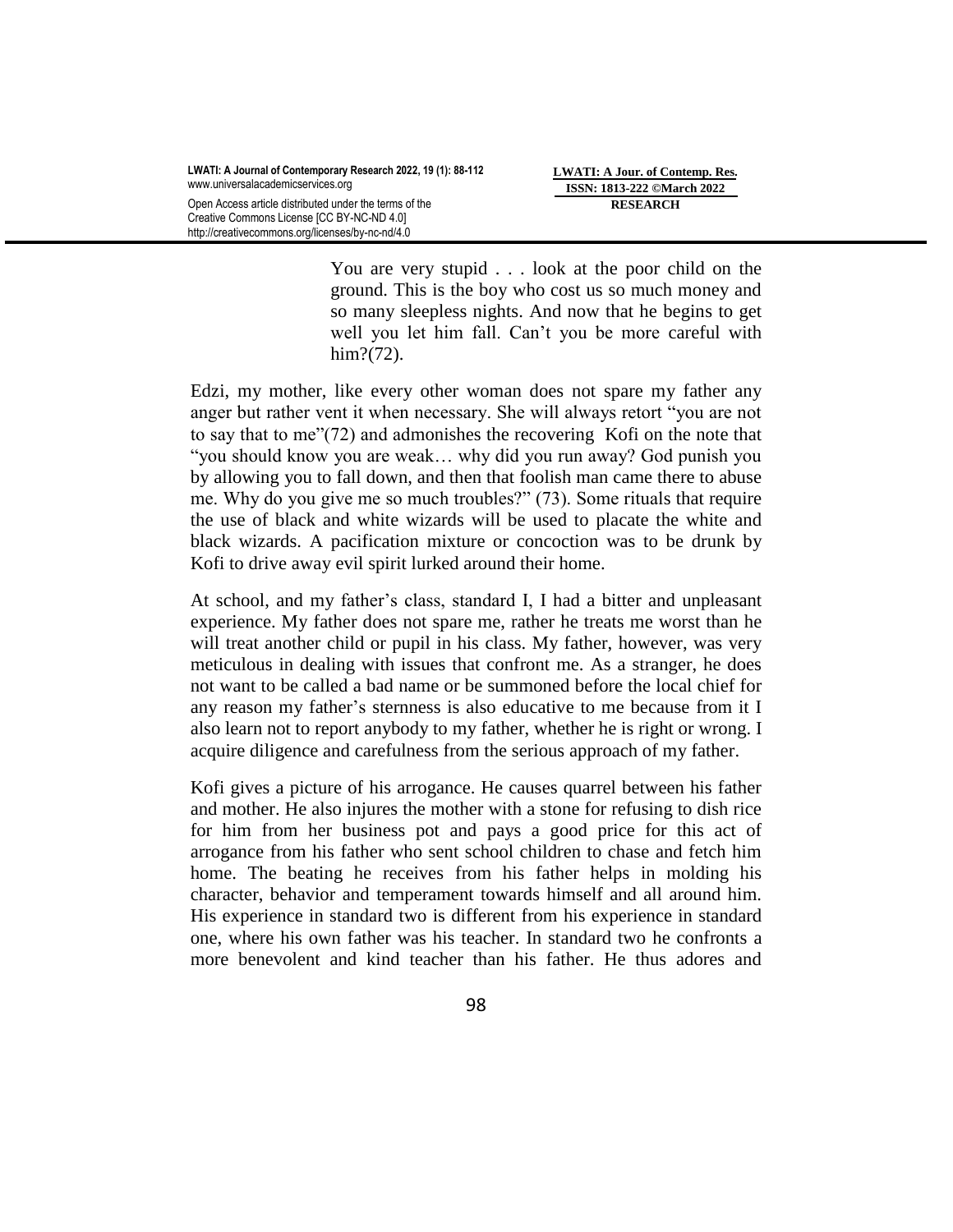prefers this teacher"s treatments and attitude towards him to his father"s who was more severe and strict to him. His new teacher appreciates his class work and praises his class work before other members of the class. He is introduced to cubbing which opens a new vista of break through and experience. Kofi also reveals that the relationship between his father and his teacher was cordial and full of admiration, trust and value. Kofi"s regard for his father is without romance as he describes him thus:

> In those days I believed that my father had been born without a heart. When I read of the angel with the flaming sword which guarded the gate of paradise, I saw him in my mind with the likeness of my father's friendship with my teacher… (85).

He gives a splendid account of the empire day where he leads the march past through the awesome district officer whose fear kept all children at the alert. His school experiences also expose him to the opposite sex. He narrates admiringly that "…yes, there were many pleasant days in my life that year and many interesting occupations. And it was in that year, when I suppose I was about eleven years old, that I first fell in love" (87). Tona, a junior pupil became his first date who shares his minor anxieties. She sent him a love letter that read "you are the only one I think of" (88). Kofi also gives a picture of his people. His people have a strong belief in witches and wizards. A witch bird claims the life of his love Tona, this made their relationship short lived and unfulfilled. In Africa, old women often are associated with wizardry. The witch that killed Tona was identified in the village as an old woman in the town. She died soon after her exposure. This is the usual thing that happens to exposed witches and wizard, particularly among Africans. They do not live long after their exposure. Kofi"s parent show love to the young boys and girls that live with them. They trust them and make them meaningful among them. Bolo is entrusted with his mother's account while he also helps his father in copying out notices. This was because his handwriting was very clear and neat. Bolo is entrusted with his mother's account while he also helped his father in copying out notices.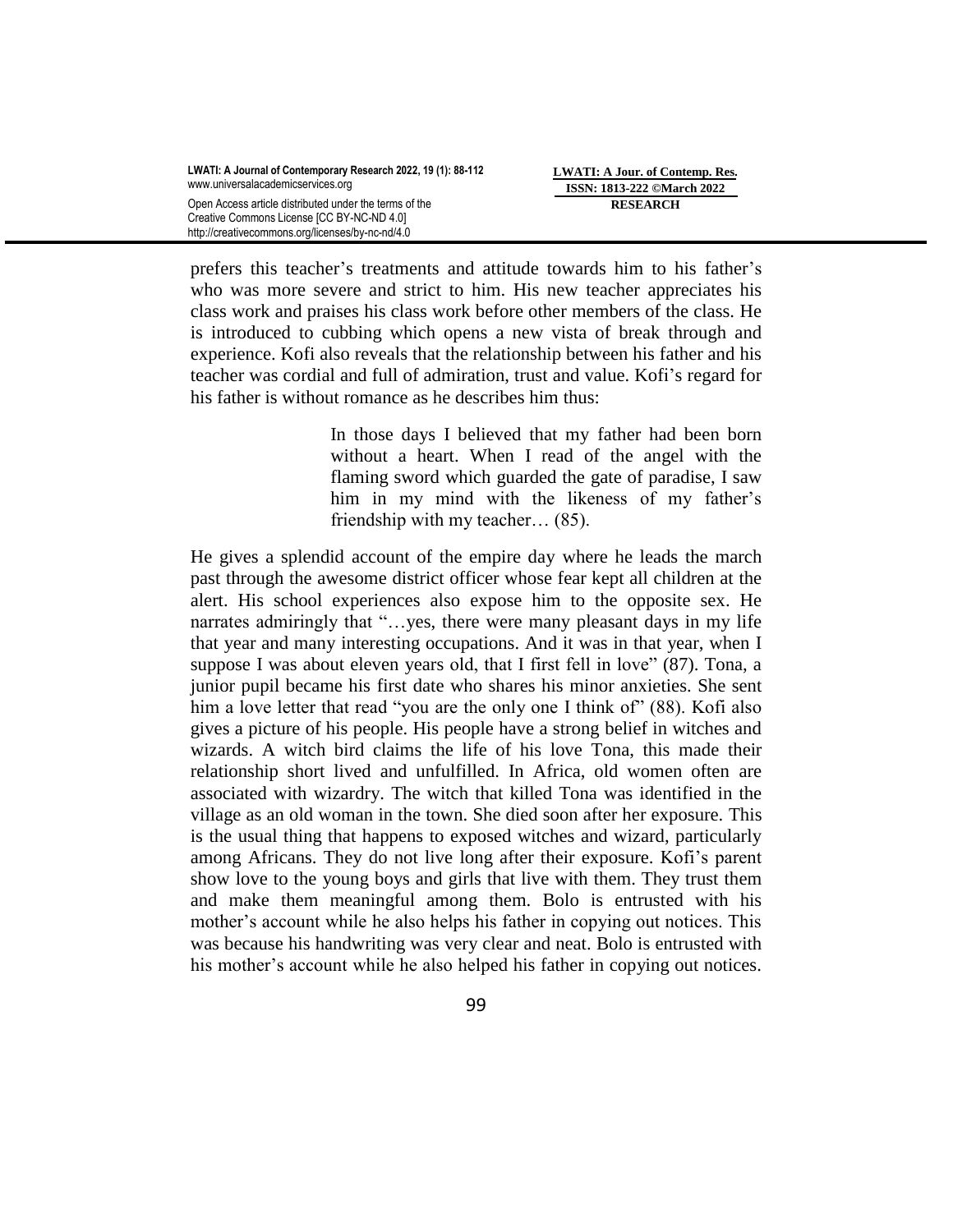**LWATI: A Jour. of Contemp. Res. ISSN: 1813-222 ©March 2022 RESEARCH**

This was because his handwriting was very neat and clear. Bolo, Sika and George engaged in the habit of pilfering Edzi"s stock from the pile which they introduced Kofi into. Thus Kofi revealed the childhood act of stealing and naughtiness. These acts are common among children, particularly those whose parents are engaged in petty business enterprises. He is punished by tying the empty tins of sardines and toffee round his neck and is asked to meet the mother with them in that state, for her to untie them, if she was satisfied with the punishment. He is not bullied by the boys caught with him through his revelation. But they simply avoided him. Kofi also is involved in other childhood crimes, as riding an old bicycle belonging to the young Mission Father in the Mission. This act is reported to his father by the Mission Father. This does not earn him any beating, but it shapes his behavior and helped to mold him for a better life and achievements, thus cleansing him of brigandry. Kofi, to measure up scores with Bolo, scaled his hand with a heated piece of rod he had put in a burning fire until it was red hot. This wicked act took the intervention of his father to placate. This actually earned him a thorough beating equal to the pain he caused on Bolo.

Apart from his childhood discrepancies, and the belief in fetish practices, Kofi and his parents also belief in the God Almighty. This makes him pray to God for good wishes and blessings for his family members. He particularly prays that God should make him stay away from troubles and also make his father keep his words. He attended mass devotedly. In one of his bicycle escapades, he nearly was crushed by a lorry to the consternation of everybody. At twelve, he stays away from his parents to live with his master who takes care of him at his school days in Keta. Kofi does not paint a rosy atmosphere of his parents and the entire family. His father as a molder of school was always being transferred from one native school to another for him to develop. At Keta Kofi"s life was not pleasant. He risked his school fees in gambling and sneaked away to his father outside the knowledge of his guardian. He also risks his life as he traveled home to recover another fees from his parents. He is saved by the single grace of God as he was able and lucky to locate the house of the Mission Father in charge of the Mission in Keta. At Keta, he makes new friends and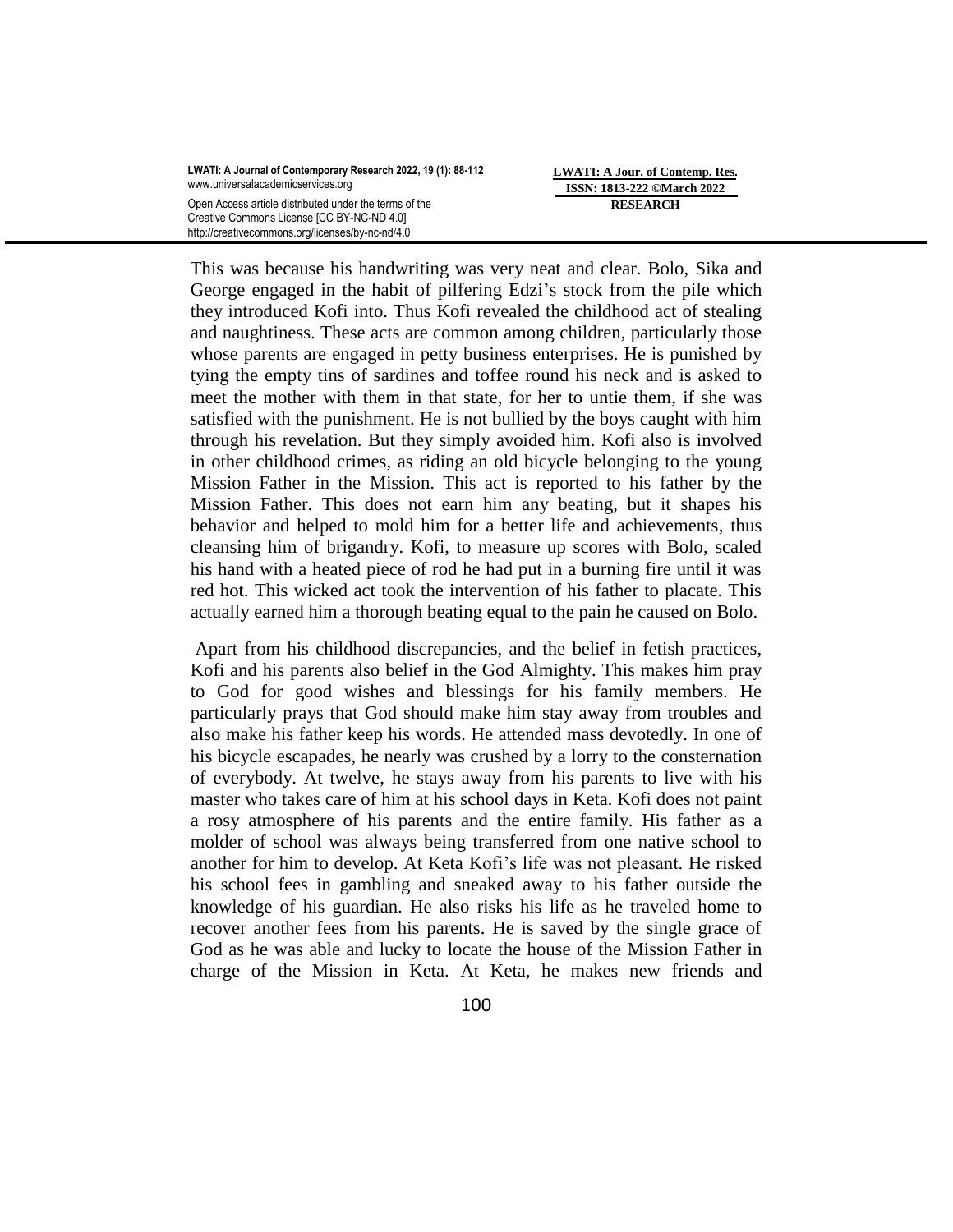encounters new experiences. Kosi was almost his mate. He also takes part in carrying out some menial jobs of baking bread. His academic experiences are not as they were in Ho. But he is encouraged to work harder and improve on his performance . He escapes danger and punishment from both his father and his master as both did not discover his deceit. There was constant disagreement between Kofi"s parents. This causes both parents to be temporarily separated. Kofi suffers a terrible beating from his father as he defies the warning not to visit his mother Edzi in her village home. However, this disagreement is eventually settled and the family reunites finally and all lived together again.

 TheAfricanchild ( 1954)

Camara Laye"s *The African Child* is an autobiographic al novel which presents an idealized views of an African child"s growing and forming period of life in his native home in Guinea. In this novel the author concerns himself mostly with those aspect of life that are pleasurable with a little touch on the harsh aspects of his childhood life. Thus he presents his childhood as a very happy experience. Laye"s life experiences are honestly and nostalgically presented. Laye wrote *The Africa Child* at the age of nineteen as a student in Paris. This, thus exposes him to the feeling of nostalgia for his mother and his homeland, as is common among children of that age bracket. As a very young boy, not mature enough, he had not really been exposed to the harsh and difficult problems of life. It is therefore evident that his presentation of life as a young person would see it is very much a truthful account of life – particularly among his people. It is particularly void of conflicts, fears, wickedness and sundry things that make life sometimes unpleasant. It is therefore evident that his presentation of life as a young person would see it is very much a truthful account of life particularly among his people. As a young child will pour out Laye gives good details of the daily life of his family which includes the extended and nuclear family encompassing even his father"s apprentices. In his reminiscence, he recounts how he nearly would have been attacked by a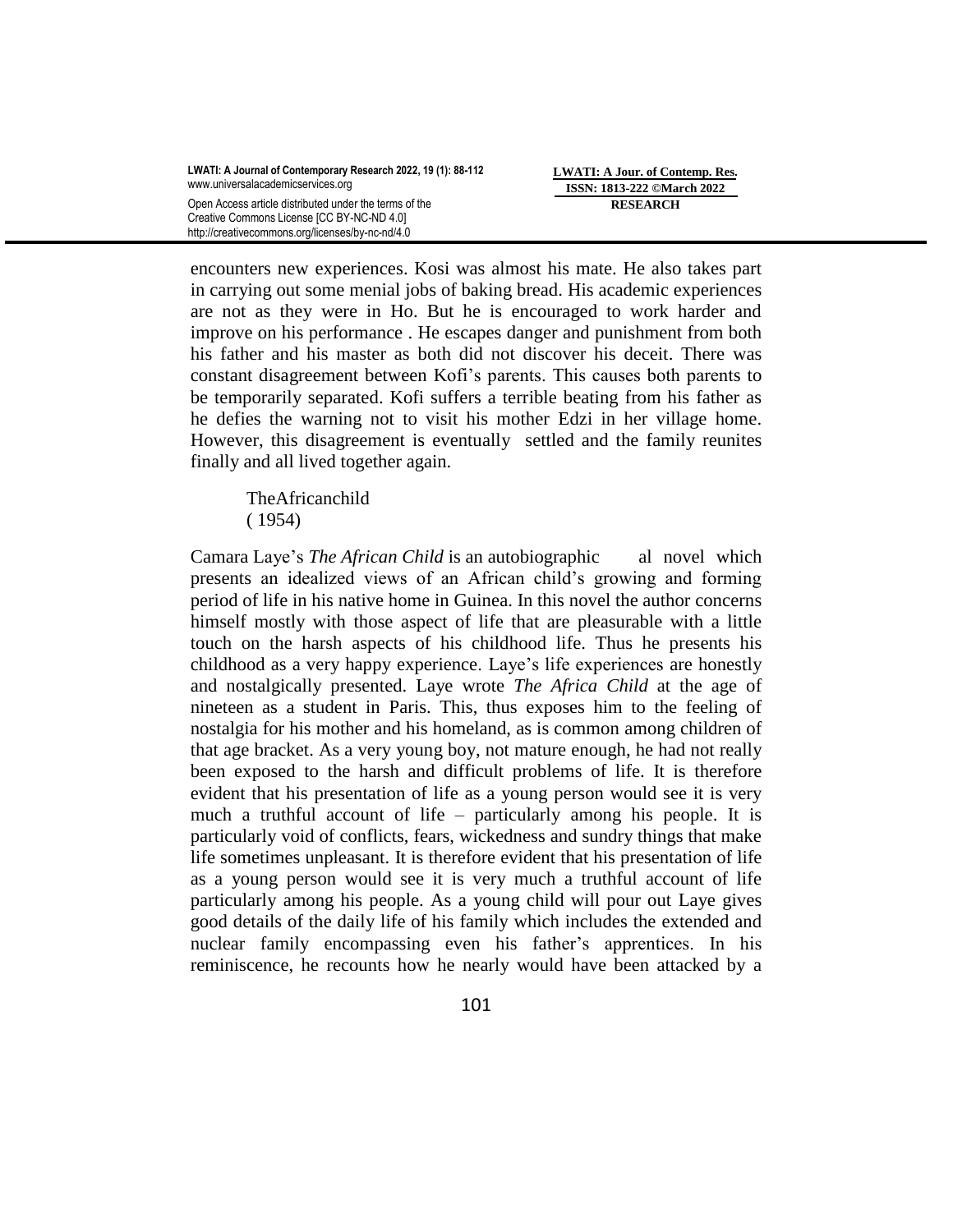snake, possibly their family tortem or another crawling around the back of their house or the father"s workshop. He says:

> I was a little boy playing round my father"s hut. How old would I have been at that time? . . . five, maybe six years old . . . suddenly I stopped playing, my whole attention fixed on a snake that was creeping round the hut he (the snake) seemed to be its mouth (1).

The snake played on his innocence as a child, without which it would have poised for a fight and attacked him, thinking that he held the reed to smash or attack it. Possibly too, the snake may have recognized him as a member of the family of which it was a tortem. He narrates, " After a moment I went over to him. I had taken in my hand a reed that was lying in the yard and thrust this reed into the reptile. He says, "the snake did not try to get away: he was beginning to enjoy our little game: he was slowly swallowing the reed he was devouring it …. as if it were some delicious prey, . . . I was laughing I had not the slightest fear".(1) He continued toying with the reptile until Damany, one of the fathers apprentices sees him with the snake and called out to the father who rushed out, and was only protected from harm by the father's friend. Laye's innocent account builds up an interesting document which experience maybe universal among growing children in any given African society, even outside African society, but its presentation is what is interesting and makes the work material for critical analysis. His parents strive to be just and firm in their dealings with all around them and this accords them respect and honour within the community. The parents are thus regarded as community pace setters. Laye gives the impression of actual security in the place he find himself his home environment. He is close to his parents, and even his grandmother extends the same level of love to him each time he visit her and her people at Tindican. He narrates:

> Whenever I went to Tindican, it was always with my youngest uncle who used to come to fetch me – he was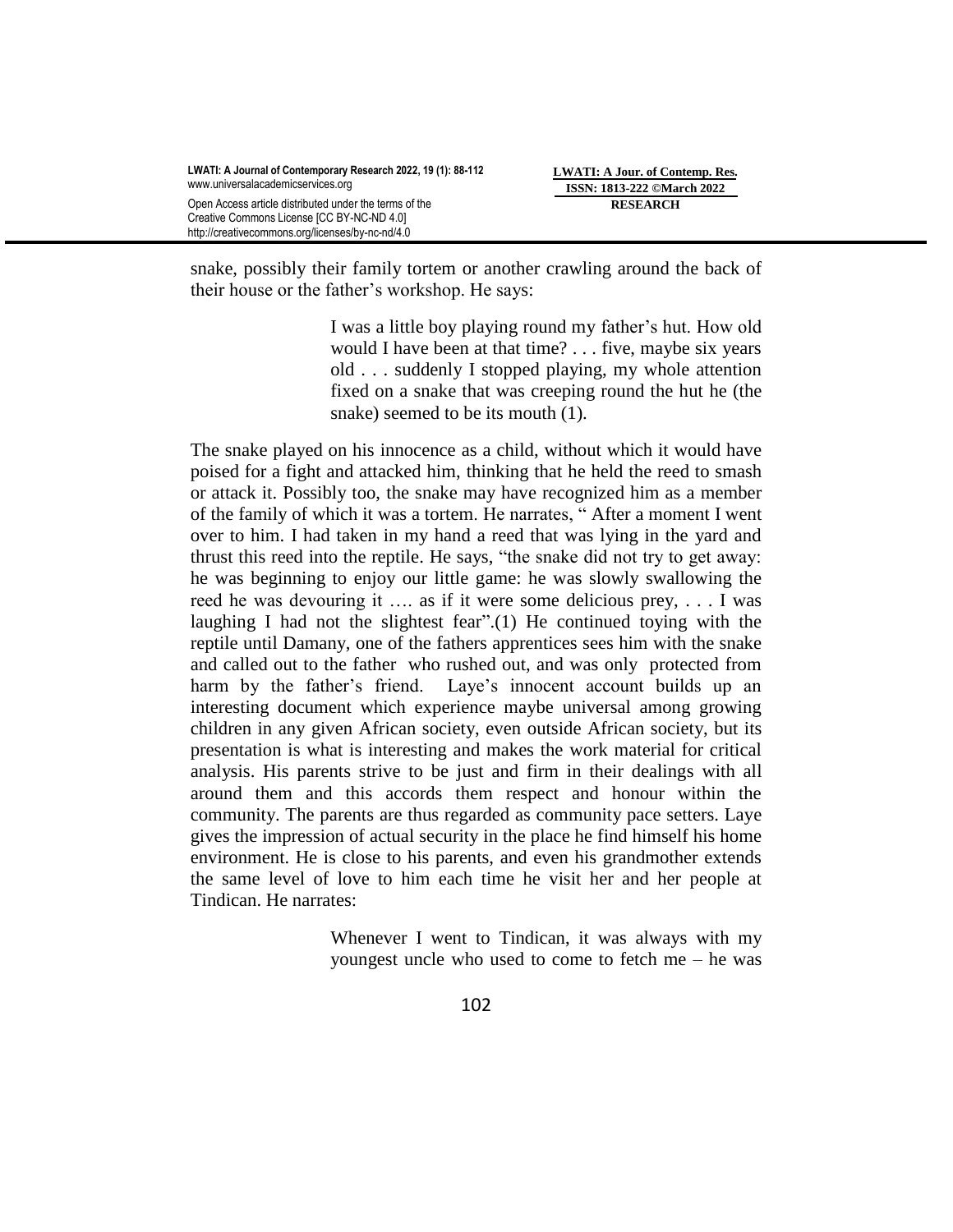younger than my mother and was much more than an adolescent ; . . . he was very good natured and my mother did not have to tell him to look after me; he was naturally kind and needed no telling. (24-25)

The trek to Tindican used to be a tedious one warranting rests under a tree kapok tree or any tree that gives a sufficient shade. They would sit down and after garnish their rest with stories about the farm such as culvings, the purchase of an ox, the clearing of land for new field or the misdemeanor of a wild boar. He was most excited as a little child of such stories as the birth of the youngs. In his inquisitive nature he would almost exhaust his uncle with questions even as his mind ruminates over nature's elements such as the stars, moon, glow light, flowers and other thing that were attractive to a child.

His grandmother was full of love for him and would always come out waiting for their arrival. She would always come out and on seeing her Laye would drop the uncle"s hand and run shouting towards her. He states that, " …she would lift me up high in the air, then press me to her bossom and I used to squeeze her as hard as I could, flinging my arms around her, overcome with happiness" (27). She would admire him all over with appreciative verbalization if he puts on or loses weight. Apart from the grandmother, many other relatives of his in Tindican admire him and would always lift him up very high appreciatively while he beams with smiles. Laye's account is so penetrating that he gives every details of his relatives in Tindican. He interestingly talks about his uncles, Lansama and his other two brothers – Lansama and Lansame, were the names given to twins, a nickname which swallows up the real names. Lansama was the first of the twin but an adventurer, who had a lot of stories to tell about his adventures. He always loaded Laye with gifts. This also goes to inform about the degree of love and admiration showered on him by his mother"s relations at Tindican. He talks beautifully of virtually everything, the hut cows, and the entire environment full of love and admiration.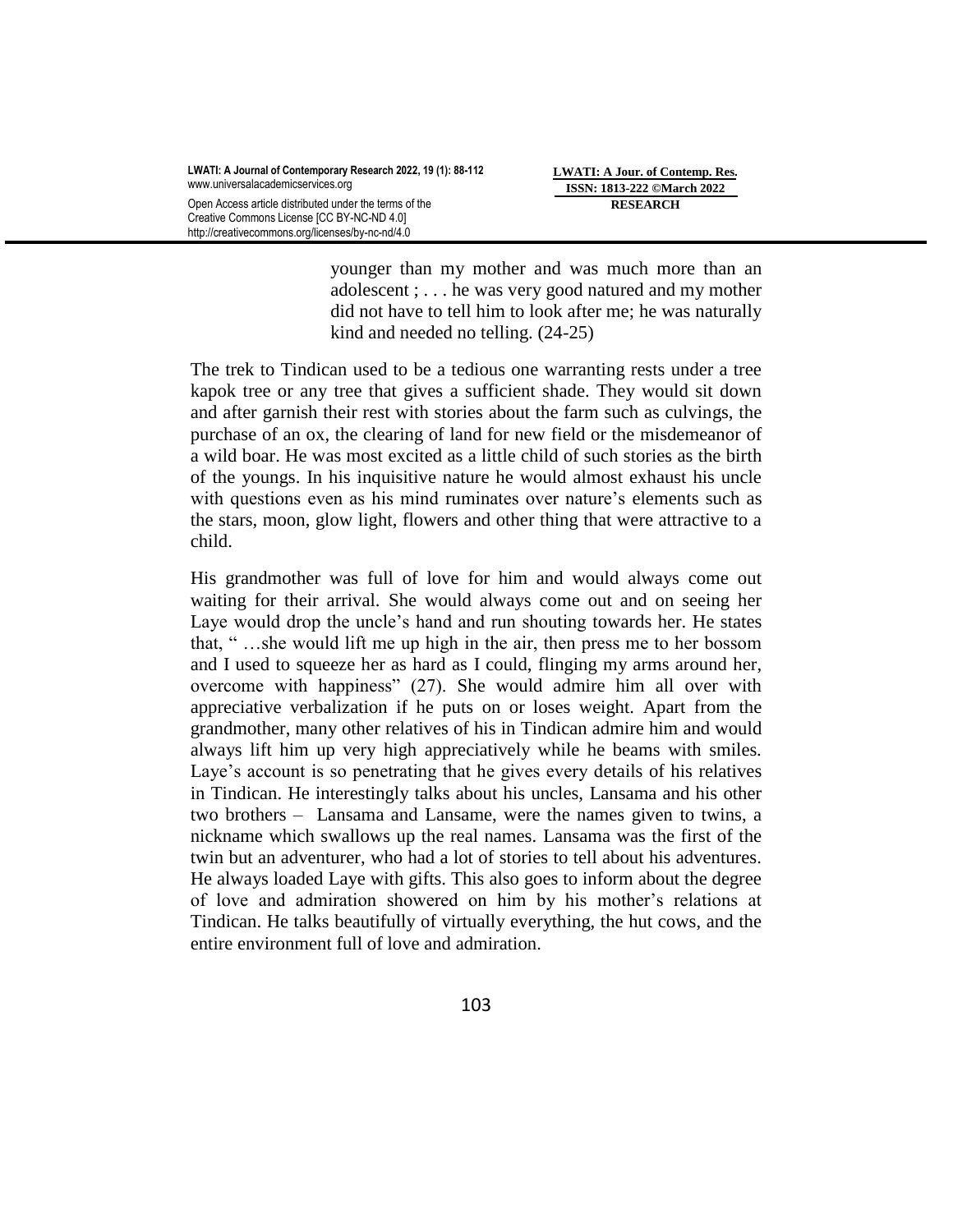Among his playmates, he enjoyed the duty of scaring away birds that made waste crops in the farm. This activity was joyfully carried out in their look out posts. However often time, games would make them forget the duty at the look-out posts. his mates, though reckless, held some degree of reservation and respect for him – a town boy. He was always neatly dressed which won him their admiration. However, he also envies them their loincloth which gives them much freedom. He is loved by all as he states; "…my uncle was goodness itself and he loved me, I really believed that he loved me as much as my grandmother did" (35).

Laye presents a narrative in which his family experience is full of warmth, love and security. He presents his father as being close to him. His father is highly respected in the community. His journey to Tindican through Kou roussa, in his narrative depicts a lonely bush road where nature is in their calm natural environment. This implies that their passage was a nuisance and disturbance to them. He emphatically and innocently states, Kouroussa is quiet a large town and the life of the countryside and the field is lost to us and for a little child, such life is always wonderful." (25). His childhood fancy is exposed in this narrative and he states:

> As we wandered along the road, we would startle out of their hiding places here a hare, there a wild boar, and bird would suddenly rise up with great band of rattle of wings, sometimes, too, we would encounter a band of monkeys; and always I would feel a little shock of fright in my heart…(25).

He loved the December period, which was a period of harvesting filled with a lot of feasting and great junketing and he was always fetched by his uncle to Tindican. He enjoyed rice cutting and participated as much as he could in this exercise. He also enjoyed watching his uncles work tiredlessly in harvesting of rice so that he would ask "aren't you tired." (41). this harvest is usually associated with the "tom tom" (43), accompanied by the singing workers. The "tom tom" was a source of inspiration to the workers and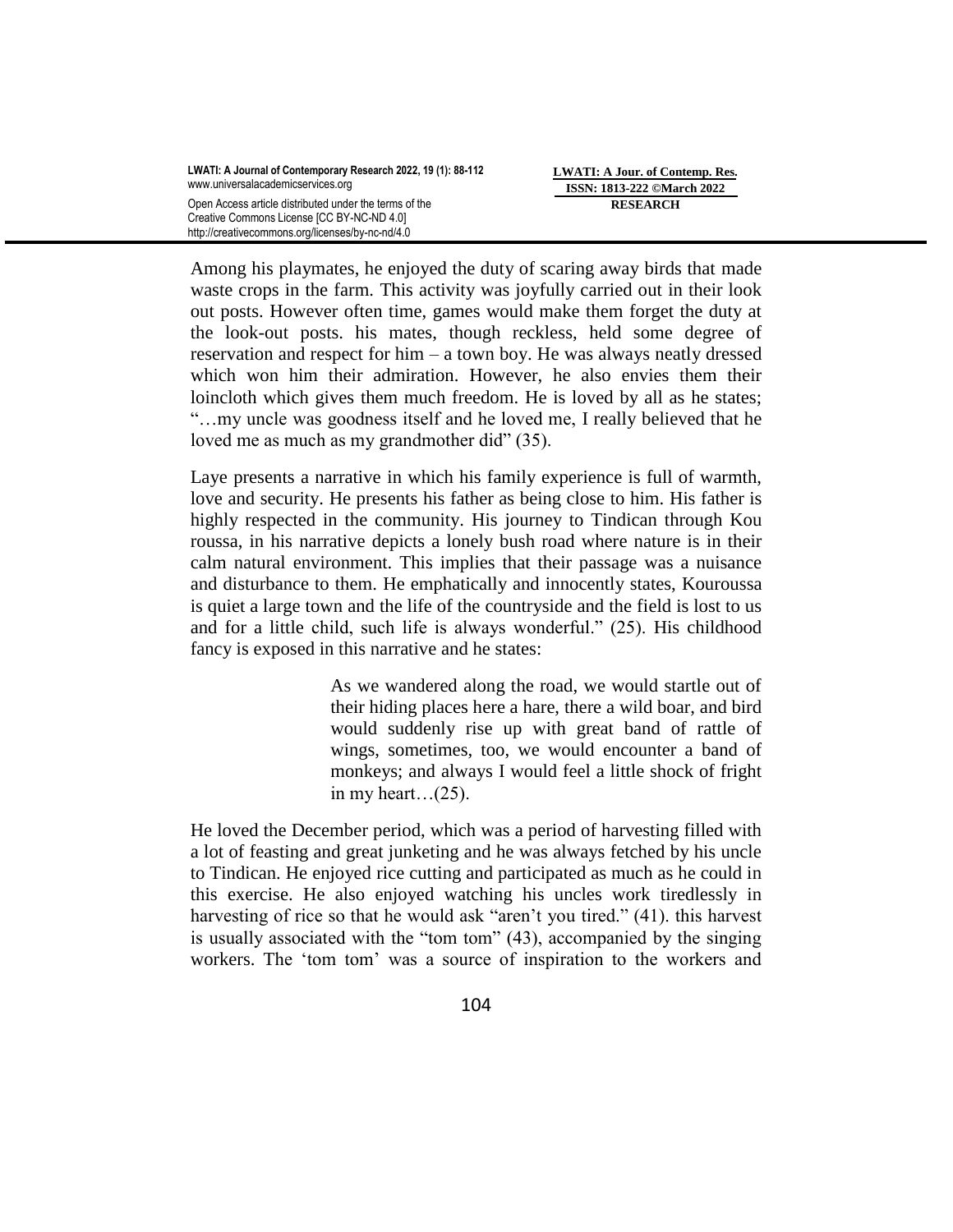**LWATI: A Jour. of Contemp. Res. ISSN: 1813-222 ©March 2022 RESEARCH**

makes them work tiredlessly. His uncle and his working team were ahead of others in the field but not too far as to make his industry impolite to other reapers in the same field.

Laye narrates his experience with his father. His father was a kind man who treated his apprentices as his own children, and he had quite a number of them who are also obedient to not only his father but also his mother, and treated Laye as their sibbling . Laye"s father was a gifted blacksmith who work on gold and other metal objects on inspiration from his ancestors. He states:

> Of all the different kind of work my father performed, none fascinated me so much as his skill with gold. no other occupation was so noble, no other needed such a delicate touch; and, moreover this sort of work was always a kind of festival:it was a real festival that broke the monotony of ordinary working days (13).

He produces trinket for women for a festival of "Ramadan" or for the Tabaski; or for some other family festivity or for dance ceremony. The special services of a praise-singer were required to enhance and speed up the production of their taste. The praise singer sings praises to Laye"s father invoking the spirit of the ancestors and he is thus spurred into action. The client makes the request and the father accepts the offer and swings into the nitty- gritty of the production and joyfully the client leaves him with the praise singers. The apprentices work on the bellows. They work on the bellow "until the fire in the forge leaps into flame, becoming a living thing, a lively and merciless spirit" (16). While his father works on the gold on melting he mutters words which cannot be heard but diagnosed from the movement of his lips. The operation was more than smelting of gold but a magical operation which evokes absolute silence because the guiding spirits are interested in this operation which "favours or disfavours them. This production was a ceremony which eventually attracted the entire community. It was also a protracted operation. As a child he would watch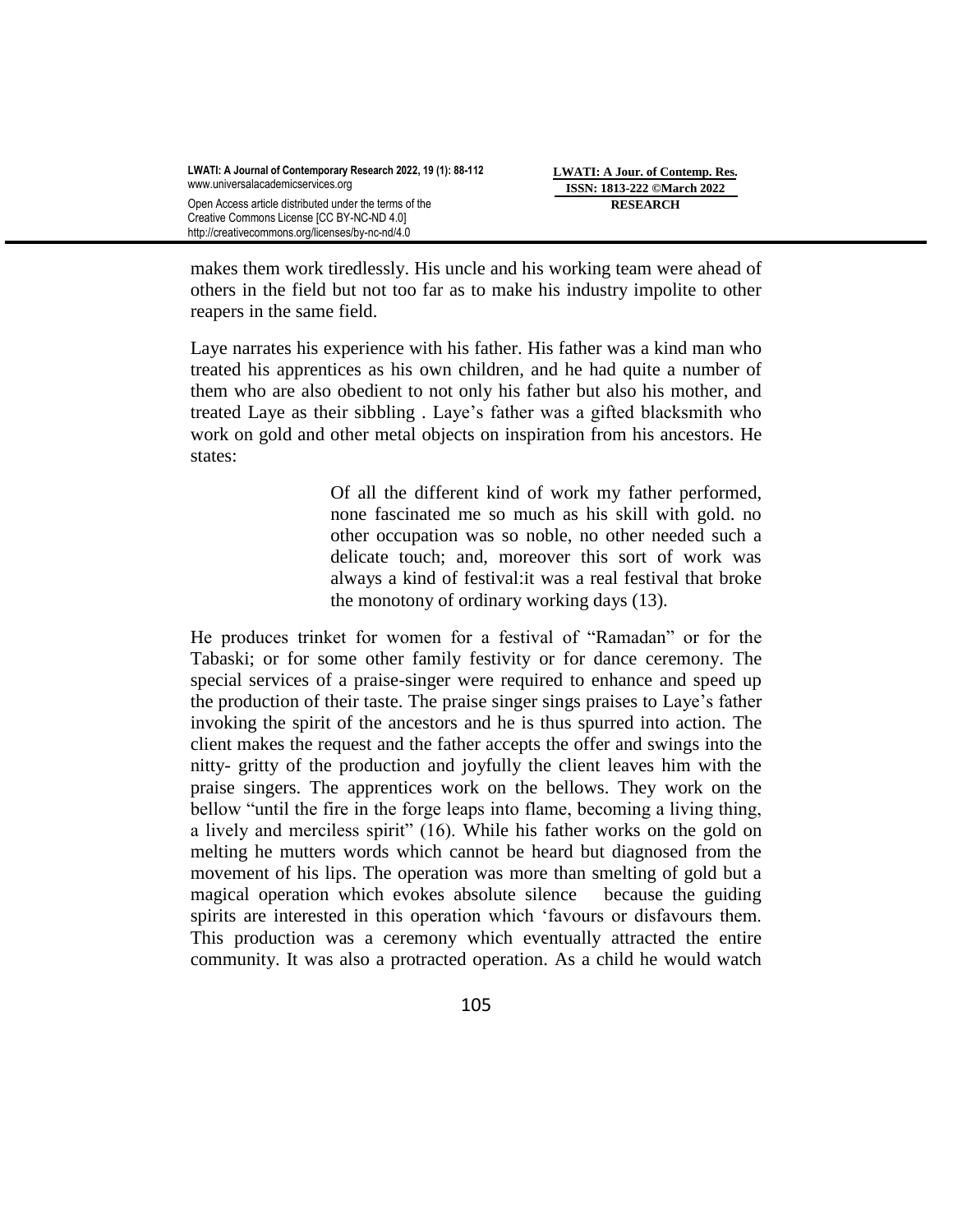with apt excitement as the gold melts into fluidity of water and this evokes the smile of the guiding spirits. This operation was so fascinating to Laye as a child, he narrates, "my father would take the pot off the fire, tilt it carefully, and I would watch the gold flowing into the bricks, flowing like liquid fire." (18). He narrates:

> True it was only a very sparse trickle of fire, but, oh, how vivid, how brilliant! As the gold flowed into the brick, the grease would splutter and flame and give off a thick smoke that caught in the throat and stung the eyes, leaving us all weeping and coughing (18).

Laye's father carries out this operation through the power of his ancestors. He alone was gifted with the power to conjure the spirits of fire, gold, air and also the power to conjure the spirit of evil, hence he, alone carries this operation. Even the little snake that coiled up under sheepskin was unnecessarily stroked to enhance the successful completion of the assignment. The little black snake who was never a regular visitor to the father was always there when the father was working on gold. This operation was an interesting spectacle to everyone, even the woman who is the father"s client. At completion the praise singers chants the douga, a chant for celebrated men only. This also have some powerful spiritual undertone and significance, it is sung and danced with caution for both the singer and the person meant to dance to its tone or notes. The production of gold is associated with mysteries and the father is forewarned in dream to take precaution. Admirers and well wishers gather round him at the successful completion and the dance of the douga and shower him with gifts. The mother feels it is risky to work on gold and even dance the douga. She will usually say "your father is running his health …. the douga won"t stop him running his eyesight" (23).

Laye makes a subtle contrast between the traditional education he receives from his parents and that he gets from the alien world. The school is a foreign system, which is a place of absolute misery and fear which requires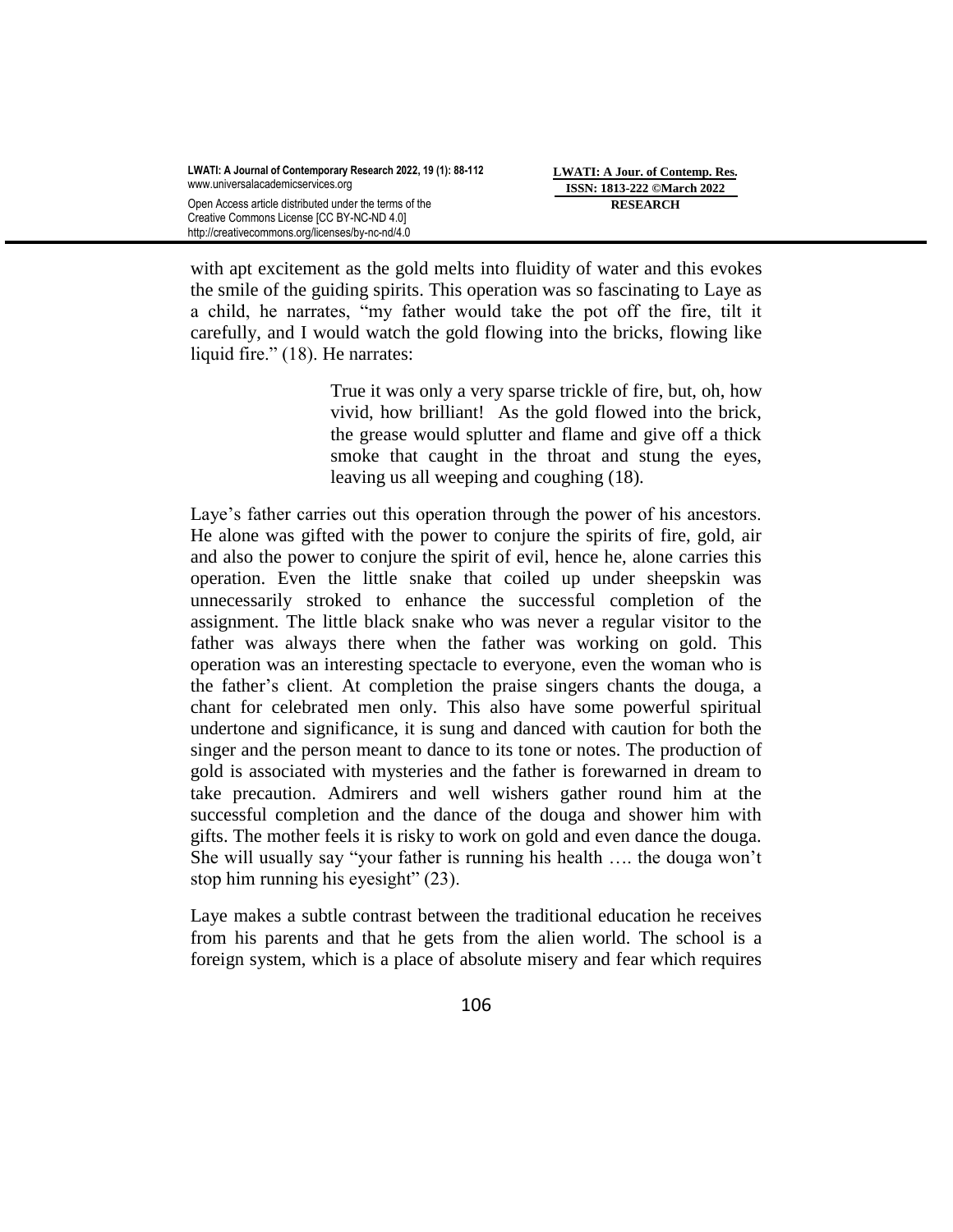**LWATI: A Jour. of Contemp. Res. ISSN: 1813-222 ©March 2022 RESEARCH**

the violent intervention of his father to correct. The older students were a bully to the younger students. Kouyate, one of the young student who could not tolerate it any longer reports it to the father. The bully, Himairana is cunningly invited to their compound and given a beating of his life. But Laye's father, a non-nonsense man after dealing with Laye's bully with his apprentices, physically assault the Headmaster. The father confronts the Headmaster with the question "do you know what's been going on in this school? …is it none of my business when my own son is being treated like a slave in your school?" (17). The end of it was a fight between the Headmaster and Laye's father. They were separated by the teachers who were present. This action stopped the bullying activities of the old boys on the younger students. Laye contrast the school system with the traditional training system he passes through at adulthood, the initiation rites this reaches its vortex with circumcision and the night of Koden Diara. Those are universally sanctioned and celebrated on successful completion. It is also an educational experience which is imparted with the minimum of pain and intimidation. Being of age and mature for initiation is a communal affair that is celebrated with feasting in a sumptuous manner. The Tom-Tom drummer moves slowly as he goes from one household to another, where there is a would- be mature male for initiation. According to the narrators, "the screaming crowd that surrounded Kodoke and his tom tom was getting nearer. It was going from one compound to another. It would stop for a moment in each compound where there was a boy of an age . . .(75). Laye was afraid a little in the traditional education imparted by Konden Diara, but not so much as he was with the bullying habit of the old boy in the western system of education – the school. He tells his father that he was afraid of the consequence that would come in the process. He was, however, alleviated of the fear by his father who calms down his anxiety as he explains, "I, too, went through this test, . . . Nothing you need really be afraid of, nothing you cannot overcome by your own will power" (76). His father explains to him that he need not be afraid because Konden Diara will do nothing to him more than just roar.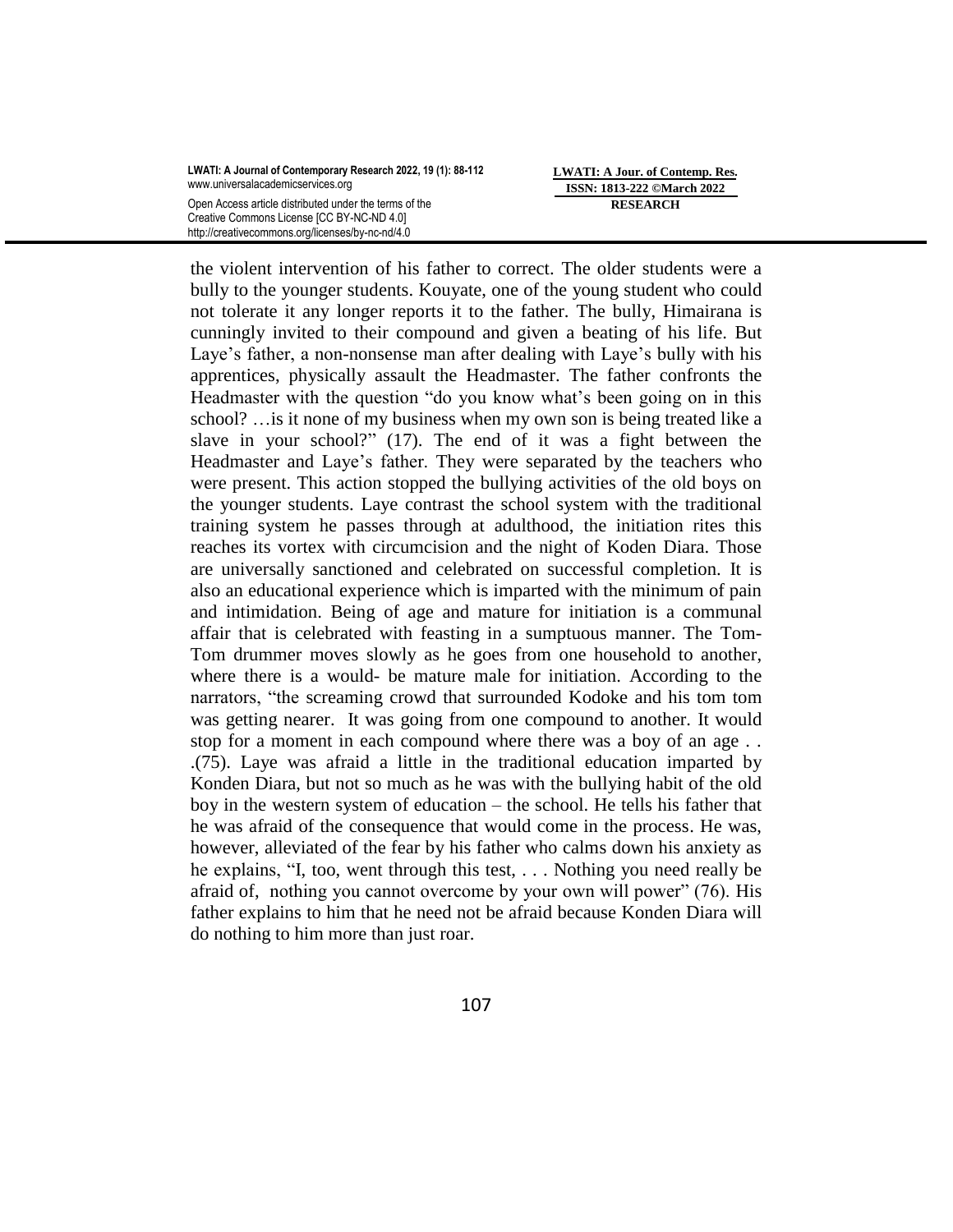**LWATI: A Jour. of Contemp. Res. ISSN: 1813-222 ©March 2022 RESEARCH**

The old boys that formed the initiation group, acting as security between those that performed the initiation and those to be initiated are not as brutal as the old boys in school. The relationship that exists among them is that of cordiality. Command are issued and obeyed without any show of violence. Konden Diara roars but does not hurt anyone. Even though the boys are gripped with fear, nothing happens to them until it stops roaring abruptly as it had begun. The bigs – one of them, commands; "getup"(82). They are taught the song of the uncircumcised. The initiation processes is covered with mysteries which are not explicable by any of the young boys to be initiated. The mystery behind the long thread at the apex of major huts in the town is explained by one of the old boys. One of the old boys explains; "it is our great chief who does it, our chief turns himself into a major swallow during the night. He flies from tree to tree and from hut to hut, and all these threads are tied on in less time than it takes to tell." (84). After the circumcision, he learns that the old boys are the Konden Diara personified who roar using some instruments. Laye mother is very passionate to her son Laye. Though she takes care of every members of the family, but her love for her son is tender. Apart from the initiation ceremony, Laye also describe other community activities which are not carried exclusively by individual farmers. Rather, farms are planted in groups. These process is rotated from one farmer to another. children in turn herd livestock in groups. Festivals involve the entire connunity.

Laye passionately tells the potentialities of the mother. She loves everybody including the father"s apprentice. She does not draw any line between her biological children and the others who lived in the same compound. He says, "My mother was very kind very correct" (48). She is a woman of great authority and was very watchful on all the activities carried out by those under her care. She dishes food to them in a common bowl according to sex and age bracket. They even shared the same apartment and slept in the same room. Here she monitors the activities of the children. She does not tolerate indiscipline and quickly warns against this. On one of the occasions, she warns "have you two gone to bed to chatter or to sleep, now go to sleep, both of you" (49). She corrects everyone who errs. Laye, the apprentices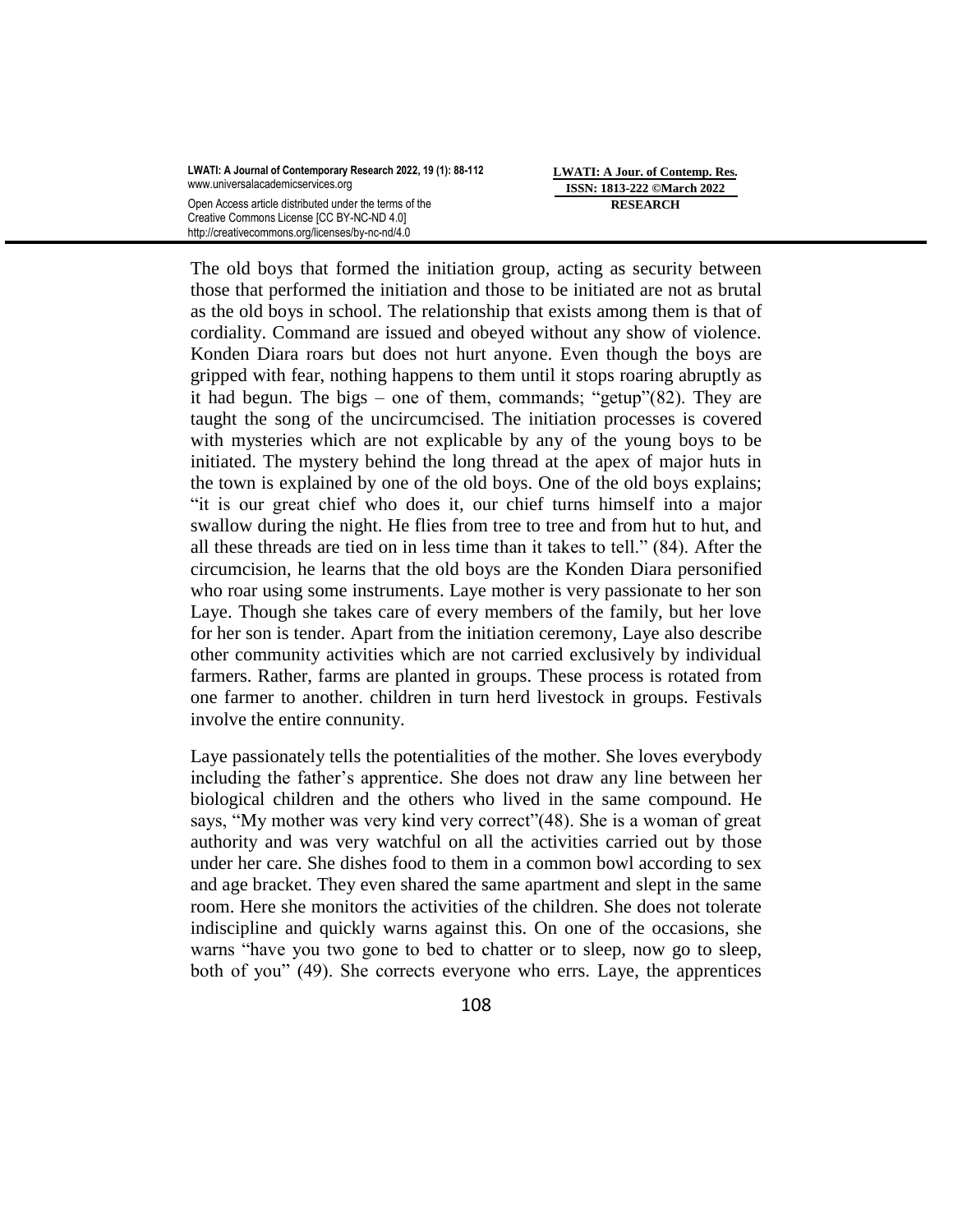**LWATI: A Jour. of Contemp. Res. ISSN: 1813-222 ©March 2022 RESEARCH**

and his sisters were always appreciative for the show of love, particularly after each meal, all of them in their turn will say; "thank you father; thank you master for the apprentice" (51) this was a pleasant gesture for the parents. Laye"s mother was respected by everyone in the house, the neighbours and particularly his father. He never taught of despising her. He accorded the due respect to her. His mother wield a special power and authority more than other women in the neighbourhood. Laye describes the power as incredible. He says, "there are incredible" (52). Laye"s mother is familiar with mystery numerous in his native community – say country. His mother has familiarity with all of them. She has the mysterious power to a stubborn domestic animal to obey its shepherd. She fetches water in a stream that is feared by everyone. This is because of the crocodile found in the river. The cocrodile is the maternal totem. The mother therefore is spiritually a crocodile and for this reason she does not fear them. Hence she has the single authority and power to fetch water from the river invested with crocodile. She possesses other mysterious powers because she is born after twin brothers. Laye"s mother was too fund of him that she always becomes worried about him. After the night of Konden Diara, she querries about the significance of it that will make him keep late nights and not sleep at all. The fondness of Laye"s mother makes her worried about his departure to France for further studies. She is so worried that she bluntly declares, "you"re not going . . . a year isn"t very long? For the past four years our son has hardly ever been with us …" (153). She continues in fight against the decision to take him away for further studies that "no no . . . our son is not going. Let that be the end of the matter"(53). Even when the father tried to make her see reasons with him, she refuses. She kept lamenting and would not welcome any advance by either son or father. She shouts at Laye "you be quiet."(157). She is concerned about parental care than the intellectual development of her son. She worries about his feeding. She says "and tell me this, who"s going to look after you? Who is going to mend your clothes? Who will cook for you? She wept and only manages to be consoled by Laye and he holds her close to him to express that tender love. Laye also narrates empathically of his childhood love relationships.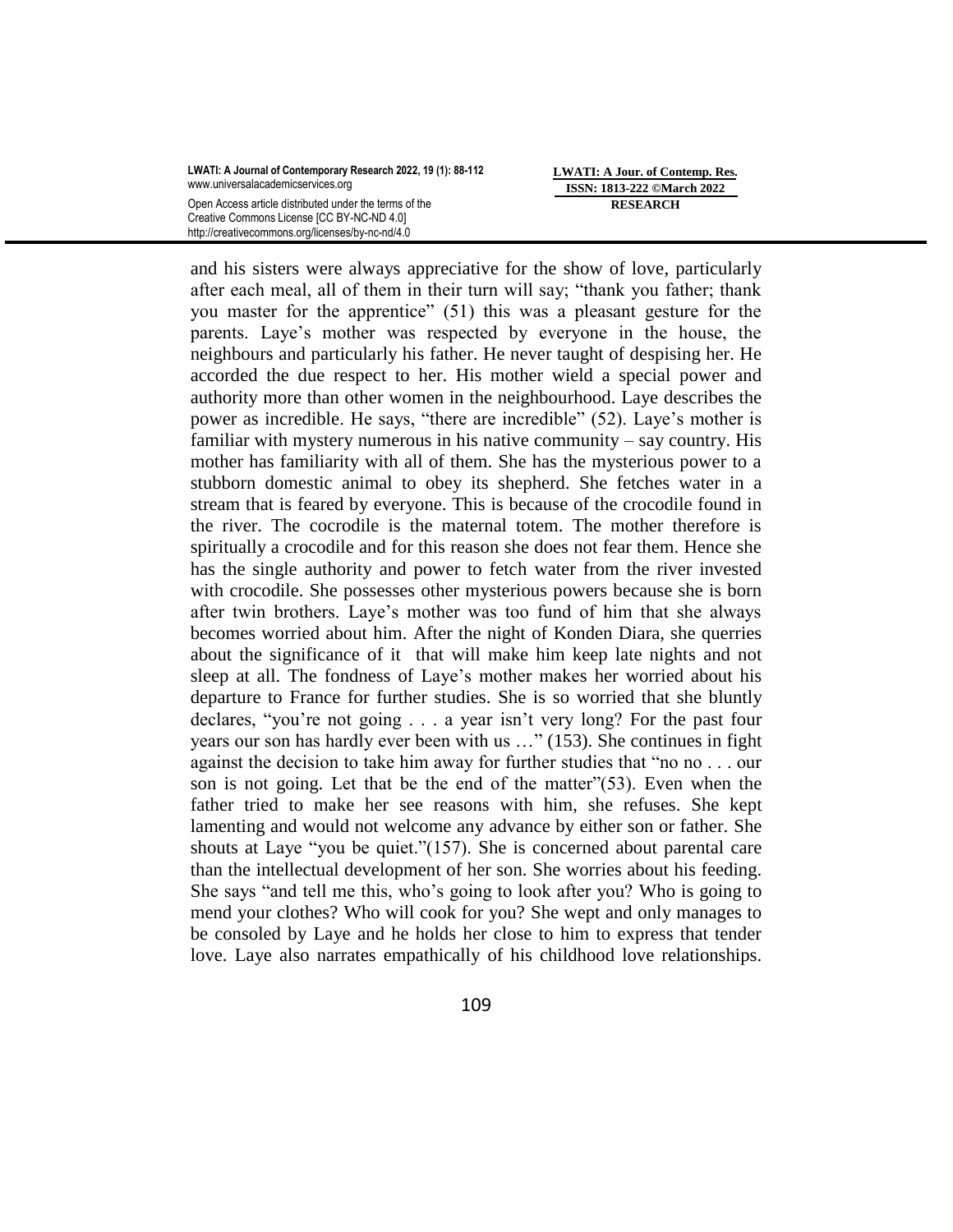First it is about Fanta at primary school, then Marie whom they were both too close and weep at parting on the way to Paris. Laye is in this reminiscence and nostalgia mood of narration because of his age. Being young and a growing lad, he discovers love and kindness by all around him. He is innocent, and nobody would want to hurt him for any reason. His discrepancies and misdemeanor are still looked upon as evolving from a child who does not know the difference between bad and good, vice and virtue. The story he tells is of event that took place between kindergarten age and early adolescence age. At this age identity fixing crisis has not set in any growing child. A child at this stage of development sees things innocently and so it is not surprising for Laye to present a romantic picture of all around him. He is still watched with tender eyes by all around him. He was not without the imagination of a child as he declares to Fanta, "Listen, I"m going to leave the school. I"m going to try and grow up fast, then I"ll come back, and for every beating I"ve received I will pay them back a hundred fold"(69). He says this as going away from school will make him grow faster, when he comes back, whom he was going to pay back the bully is not quantified.

# **Conclusion**

This paper presents the application of the expressive theory of art in the autobiographical works of Francis Selormey and Camara Laye, using their works, *The Narrow Path* and *The African Child* respectively. In doing this, they present the two works in juxtaposition x-raying the similarities and differences that exist in the two works. It is seen that while Selormey presents a realistic description of his childhood experiences touching his childhood discrepancies, the good and bad aspects of him, his parents and grandparents, including the neighbourhood, Laye is idyllic and romantic in his presentation of his experiences. To him all was well as he was growing up. He was never made to cry by his parents and all around him was beautiful except for the bullying nature of the old boys in school. Both works have a record of horror and fatality–the death of their childhood friends: for Selormey, his childhood love way back in primary school and for Laye his childhood friend, Kouyote. The two works are records of the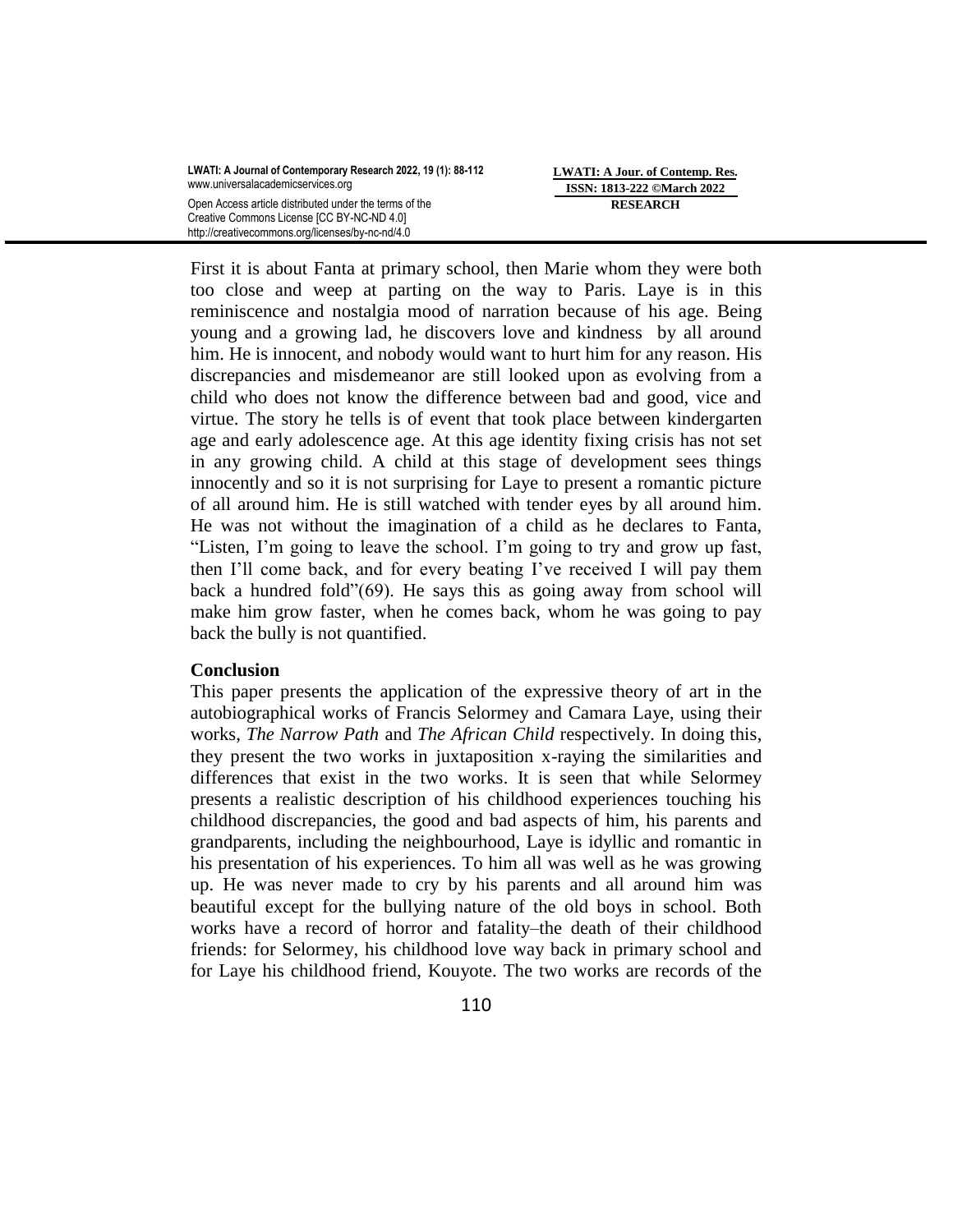**LWATI: A Jour. of Contemp. Res. ISSN: 1813-222 ©March 2022 RESEARCH**

experiences of children as seen from the eyes and memory of children. The accuracy and verisimilitude of the accounts can only be imagined by the reader and no more. The activities of parents and grandparents are presented in both works. While Laye presents his mother as a superwoman with mysterious spiritual powers, who never quarreled with her husband in anger or fought, Selormey"s parents did and Kofi was in fact, the cause of most of the squabbles that brewed between his parents. He took delight in this.